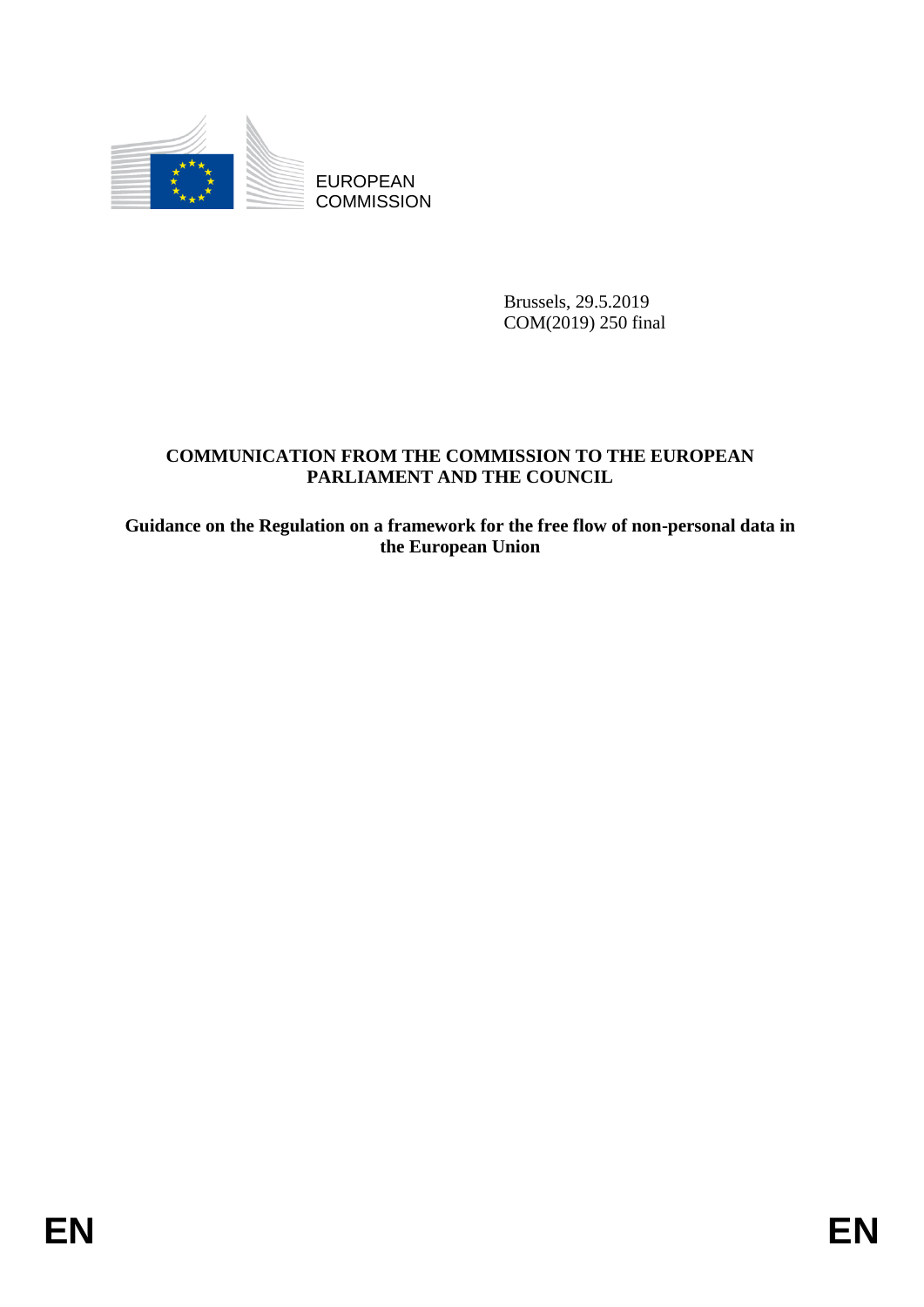| Contents                |                                                                                               |  |
|-------------------------|-----------------------------------------------------------------------------------------------|--|
| $\mathbf{1}$            |                                                                                               |  |
|                         |                                                                                               |  |
| $\overline{2}$          | The interaction between the Free Flow of Non-Personal Data Regulation and the General         |  |
| 2.1                     | The concept of non-personal data in the Free Flow of Non-Personal Data Regulation             |  |
|                         |                                                                                               |  |
|                         |                                                                                               |  |
| 2.2                     |                                                                                               |  |
| 3                       | Free flow of data and the removal of data localisation requirements  11                       |  |
| 3.1                     |                                                                                               |  |
| 3.2                     |                                                                                               |  |
| 3.3                     |                                                                                               |  |
| 3.4                     |                                                                                               |  |
| $\overline{\mathbf{4}}$ |                                                                                               |  |
| 4.1                     | The porting of data and switching between cloud service providers 16                          |  |
|                         | The notion of portability and the interaction with the General Data Protection Regulation  18 |  |
| 4.2                     | Codes of conduct and certification schemes on personal data protection  19                    |  |
| 4.3                     | Enhancing trust in cross-border data processing – certification of security 21                |  |
|                         |                                                                                               |  |

**This document is provided by the European Commission for information purposes only. It does not contain any authoritative interpretation of the Regulation (EU) 2018/1807 of the European Parliament and of the Council of 14 November 2018 on a framework for the free flow of nonpersonal data in the European Union and it does not constitute a decision or position of the European Commission. It is without prejudice to any such decision or position of the European Commission and to the powers of the Court of Justice of the European Union to interpret the Regulation in accordance with the EU Treaties.**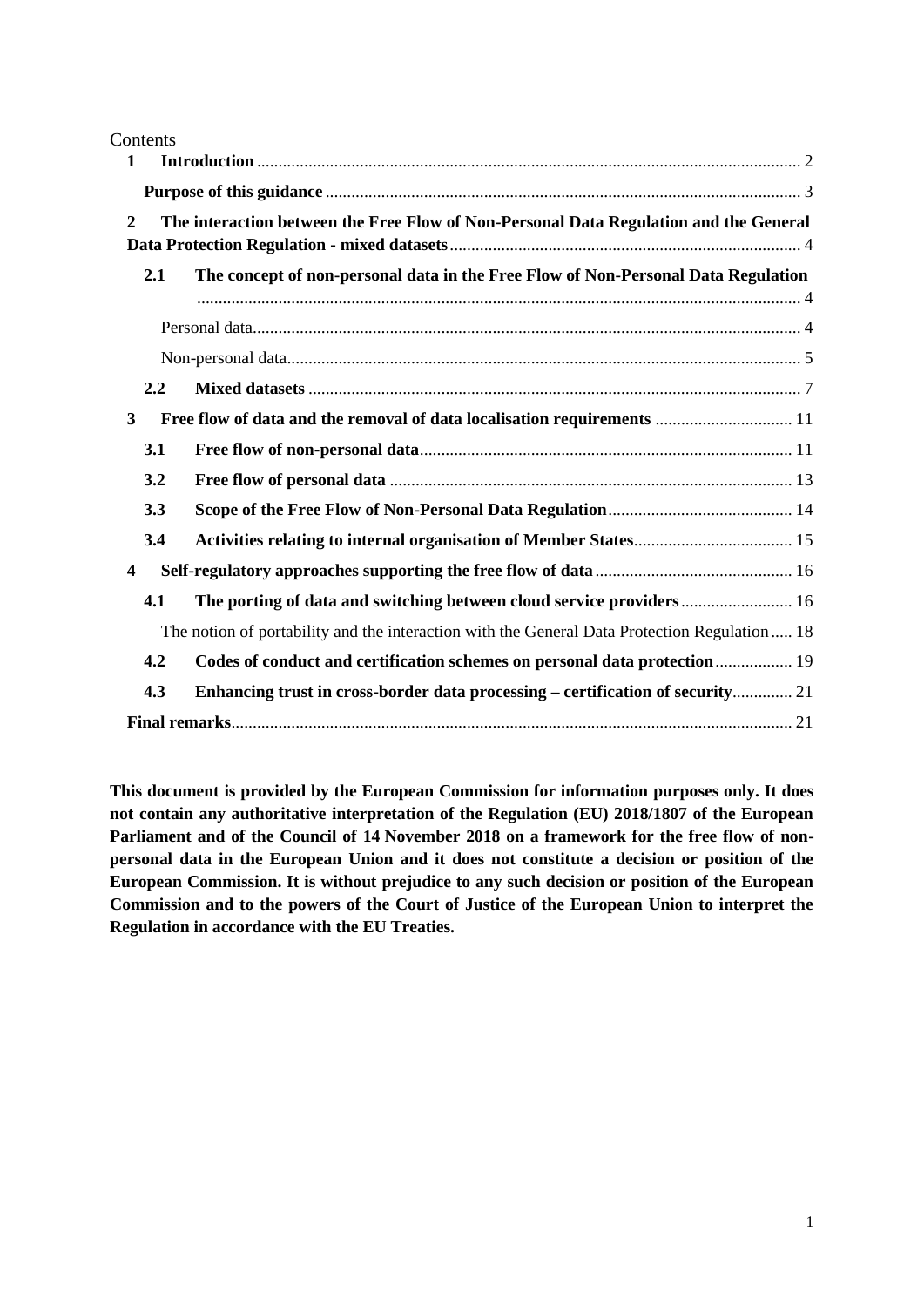### <span id="page-2-0"></span>**1 Introduction**

In an increasingly data-driven economy, data flows are at the core of business processes in companies of all sizes and in all sectors. New digital technologies are opening up new opportunities for the general public, businesses and public administrations in the European Union (the 'EU').

To further increase the cross-border exchange of data and boost the data economy, in November 2018 the European Parliament and the Council adopted the Regulation (EU)  $2018/1807$  on a framework for the free flow of non-personal data in the European Union<sup>1</sup> (the 'Free Flow of Non-Personal Data Regulation'), based on a proposal from the European Commission (the 'Commission'). The Regulation applies from 28 May 2019. The principle of free movement of personal data is already laid down in Regulation (EU) 2016/679 on the protection of natural persons with regard to the processing of personal data and on the free movement of such data, and repealing Directive 95/46/EC (the 'General Data Protection Regulation')<sup>2</sup>. As a result, there is now a comprehensive framework for a common European data space and the free movement of <u>all</u> data within the European Union.<sup>3</sup>

The Free Flow of Non-Personal Data Regulation creates legal certainty for businesses to process their data wherever they want in the EU, raises trust in data processing services and counters vendor lock-in practices. This will increase customer's choice, improve efficiency and stimulate the adoption of cloud technologies, leading to significant savings for businesses in EU. One study shows that businesses in EU can save 20-50 % of their IT costs by migrating to the cloud<sup>4</sup>.

Thanks to the two Regulations, data can flow freely between Member States, allowing users of data processing services to use the data gathered in different EU markets to improve their productivity and competitiveness. Users can therefore take full advantage of the economies of scale provided by the large EU market, improving their global competitiveness and increasing the interconnectivity of the European data economy.

The Free Flow of Non-Personal Data Regulation has three notable features:

 It prohibits, as a rule, Member States imposing requirements on where data should be localised. Exceptions to this rule may only be justified on grounds of public security in compliance with the proportionality principle.

**<sup>.</sup>** <sup>1</sup> Regulation (EU) 2018/1807 of the European Parliament and of the Council of 14 November 2018 on a framework for the free flow of non-personal data in the European Union, OJ L 303, 28.11.2018, p. 59.

<sup>2</sup> Regulation (EU) 2016/679 of the European Parliament and of the Council of 27 April 2016 on the protection of natural persons with regard to the processing of personal data and on the free movement of such data, and repealing Directive 95/46/EC (General Data Protection Regulation), OJ L 119, 4.5.2016, p. 1.

<sup>3</sup> The General Data Protection Regulation covers also the European Economic Area (EEA) which includes Iceland, Liechtenstein and Norway. In addition, the Free Flow of Non-Personal Data Regulation is marked EEA relevant.

<sup>4</sup> Deloitte: *Measuring the economic impact of cloud computing in Europe*, SMART 2014/0031, 2016. Available online at: [http://ec.europa.eu/newsroom/document.cfm?doc\\_id=41184.](http://ec.europa.eu/newsroom/document.cfm?doc_id=41184)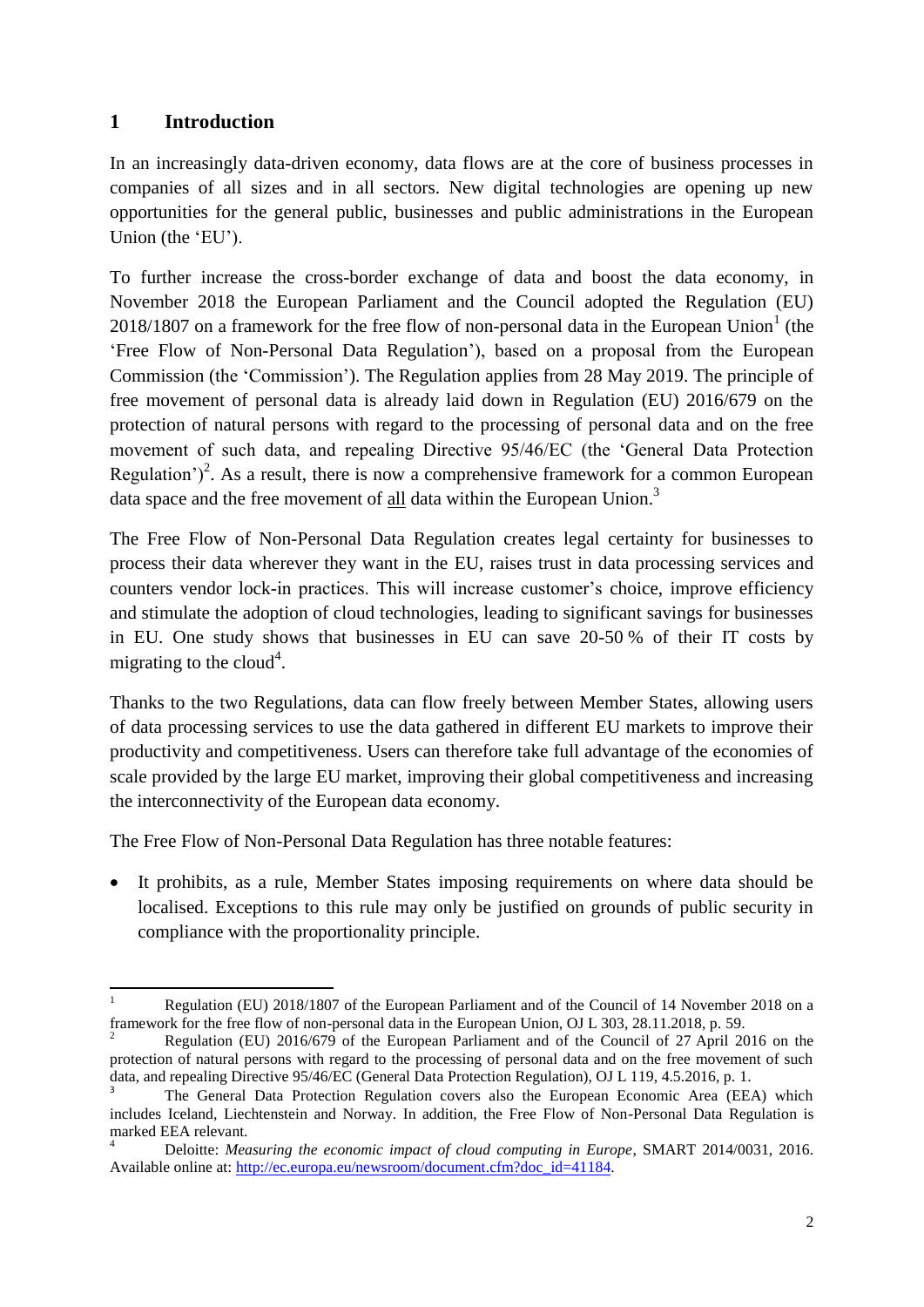- It establishes a cooperation mechanism to make sure that competent authorities continue to be able to exercise any rights they have to access data that are being processed in another Member State.
- It provides incentives for industry, with the support of the Commission, to develop selfregulatory codes of conduct on the switching of service providers and the porting of data.

### <span id="page-3-0"></span>**Purpose of this guidance**

This guidance fulfils Article 8(3) of the Free Flow of Non-Personal Data Regulation, which requires the Commission to publish guidance on the interaction between this Regulation and the General Data Protection Regulation, 'especially as regards datasets composed of both personal and non-personal data'.

This guidance aims to help users - especially small and medium-sized enterprises - understand the interaction between the Free Flow of Non-Personal Data Regulation and the General Data Protection Regulation<sup>5</sup>. The guidance therefore particularly addresses: (i) the concepts of nonpersonal data and personal data; (ii) the principles of free movement of data and the prohibition of data localisation requirements under both Regulations; and (iii) the notion of data portability under the Free Flow of Non-Personal Data Regulation. It also covers selfregulatory requirements set out in the two Regulations.

The Free Flow of Non-Personal Data Regulation only covers 'data other than personal data' as defined by the General Data Protection Regulation. The General Data Protection Regulation governs the processing of personal data, which is an essential part of the EU's data protection framework<sup>6</sup>. It entered into force in the Member States on 25 May 2018. The Regulation lays down harmonised rules to protect people in the EU/EEA with regard to the processing of their personal data and on the free movement of such data. The General Data Protection Regulation: (i) specifies what information constitutes personal data; (ii) establishes legal grounds for their processing; and (iii) defines the rights and obligations to be observed

 $\overline{5}$ <sup>5</sup> Recital 37 of the Regulation (EU) 2018/1807 of the European Parliament and of the Council of 14 November 2018 on a framework for the free flow of non-personal data in the European Union. 6

Regulation (EU) No 2016/679 of the European Parliament and of the Council of 27 April 2016 on the protection of natural persons with regard to the processing of personal data and on the free movement of such data, and repealing Directive 95/46/EC ('General Data Protection Regulation') OJ L 119/1, 4.5.2016 p. 1.

Regulation (EU) 2018/1725 of the European Parliament and of the Council of 23 October 2018 on the protection of natural persons with regard to the processing of personal data by the Union institutions, bodies, offices and agencies and on the free movement of such data, and repealing Regulation (EC) No 45/2001 and Decision No 1247/2002/EC, OJ L 295, 21.11.2018, p. 39.

Directive (EU) 2016/680 on the protection of natural persons with regard to the processing of personal data by competent authorities for the purposes of the prevention, investigation, detection or prosecution of criminal offences or the execution of criminal penalties, and on the free movement of such data, repealing Council Framework Decision 2008/977/JHA, OJ L 119, 4.5.2016, p. 89.

Directive 2002/58/EC of the European Parliament and of the Council of 12 July 2002 concerning the processing of personal data and the protection of privacy in the electronic communications sector (Directive on privacy and electronic communications), OJ L 201, 31.7.2002, p. 37 (currently under revision).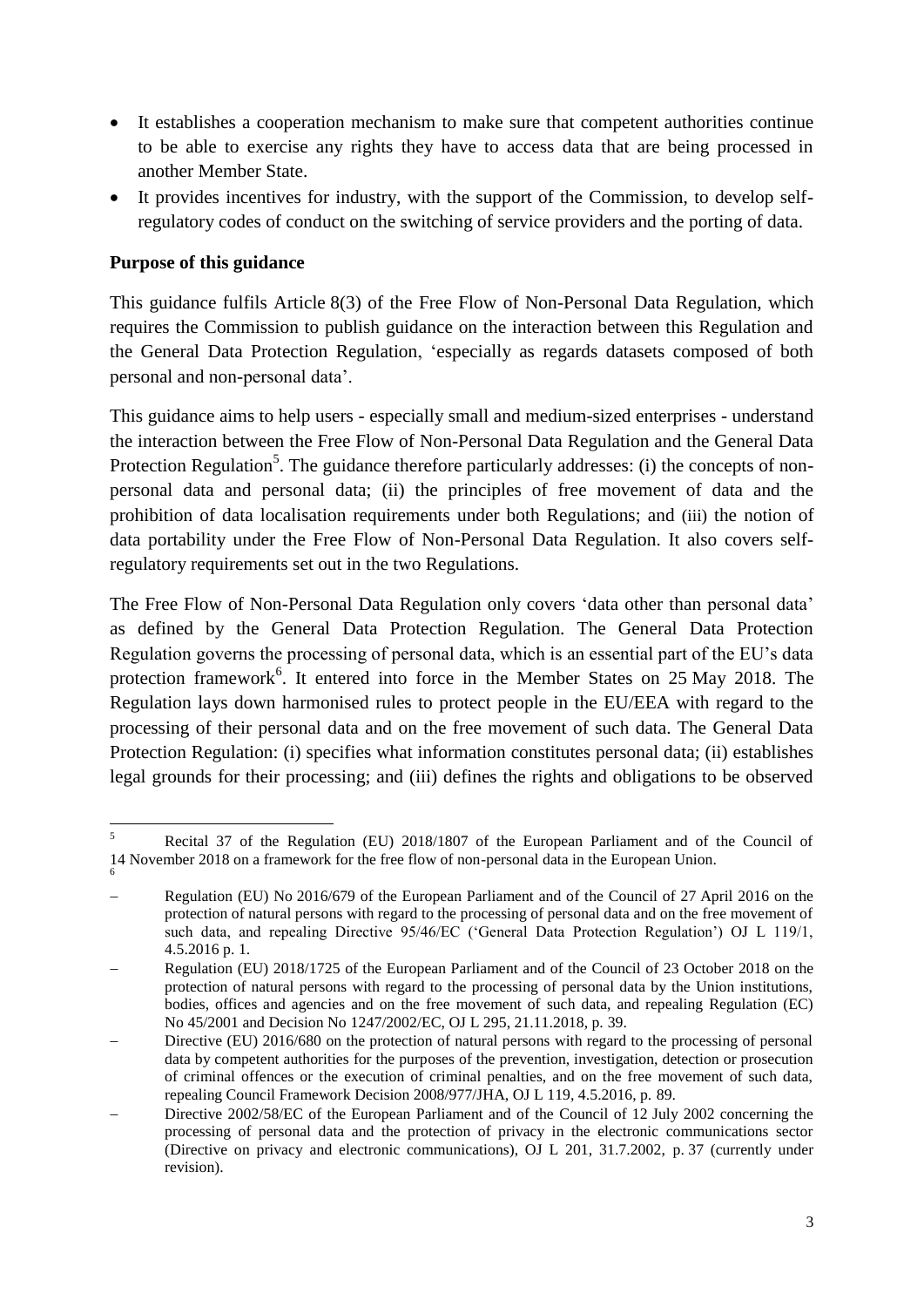when processing these data<sup>7</sup>, among other provisions. With regard to the principle of free movement of personal data*,* Article 1(3) of the General Data Protection Regulation provides that 'the free movement of personal data within the Union shall be neither restricted nor prohibited for reasons connected with the protection of natural persons with regard to the processing of personal data.'

In most real-life situations, a dataset is very likely to be composed of both personal and nonpersonal data. This is often referred to as a 'mixed dataset'. Section 2.2 below further explains the interaction between the Free Flow of Non-Personal Data Regulation and the General Data Protection Regulation with regard to mixed datasets.

For the sake of clarity, there are no contradictory obligations under the General Data Protection Regulation and the Free Flow of Non-Personal Data Regulation.

# <span id="page-4-0"></span>**2 The interaction between the Free Flow of Non-Personal Data Regulation and the General Data Protection Regulation - mixed datasets**

## <span id="page-4-1"></span>**2.1 The concept of non-personal data in the Free Flow of Non-Personal Data Regulation**

The Free Flow of Non-Personal Data Regulation<sup>8</sup> aims to ensure the free flow of data other than personal data*.* Throughout its text, the Regulation uses the term 'data', which should be understood as 'data other than personal data as defined in point 1 of Article 4 of the Regulation (EU) 2016/679 [the General Data Protection Regulation]<sup>39</sup>. Such data, also being referred to as '**non-personal data**' in this document, are defined by opposition (*a contrario*) to personal data, as laid down by the General Data Protection Regulation.

#### <span id="page-4-2"></span>Personal data

**.** 

The General Data Protection Regulation reads: '"personal data" means any information relating to an identified or identifiable natural person ("data subject"); an identifiable natural

<sup>7</sup> For further guidance on various aspects of the Regulation (EU) 2016/679 of the European Parliament and of the Council of 27 April 2016 on the protection of natural persons with regard to the processing of personal data and on the free movement of such data, and repealing Directive 95/46/EC (General Data Protection Regulation) and the European data protection law, see the web page of the European Data Protection Board, which has issued a number of guidelines in accordance with Article 70 of the General Data Protection Regulation, available at: [https://edpb.europa.eu/our-work-tools/general-guidance/gdpr-guidelines](https://edpb.europa.eu/our-work-tools/general-guidance/gdpr-guidelines-recommendations-best-practices_en)recommendations-best-practices en. The relevant web page has also references to guidelines, recommendations and other documents issued by the European Data Protection Board's ancestor - Article 29 Working Party. Furthermore, to raise citizens' and businesses' awareness on Regulation (EU) 2016/679 of the European Parliament and of the Council of 27 April 2016 on the protection of natural persons with regard to the processing of personal data and on the free movement of such data, and repealing Directive 95/46/EC (General Data Protection Regulation), the Commission issued a Communication on data protection - guidance on direct application of the GDPR (COM/2018/043 final) available at: [https://eur-lex.europa.eu/legal](https://eur-lex.europa.eu/legal-content/EN/TXT/?qid=1517578296944&uri=CELEX%3A52018DC0043)[content/EN/TXT/?qid=1517578296944&uri=CELEX%3A52018DC0043](https://eur-lex.europa.eu/legal-content/EN/TXT/?qid=1517578296944&uri=CELEX%3A52018DC0043)

<sup>8</sup> Article 1 of the Regulation (EU) 2018/1807 of the European Parliament and of the Council of 14 November 2018 on a framework for the free flow of non-personal data in the European Union.

<sup>9</sup> See Article 3(1) of the Regulation (EU) 2018/1807 of the European Parliament and of the Council of 14 November 2018 on a framework for the free flow of non-personal data in the European Union.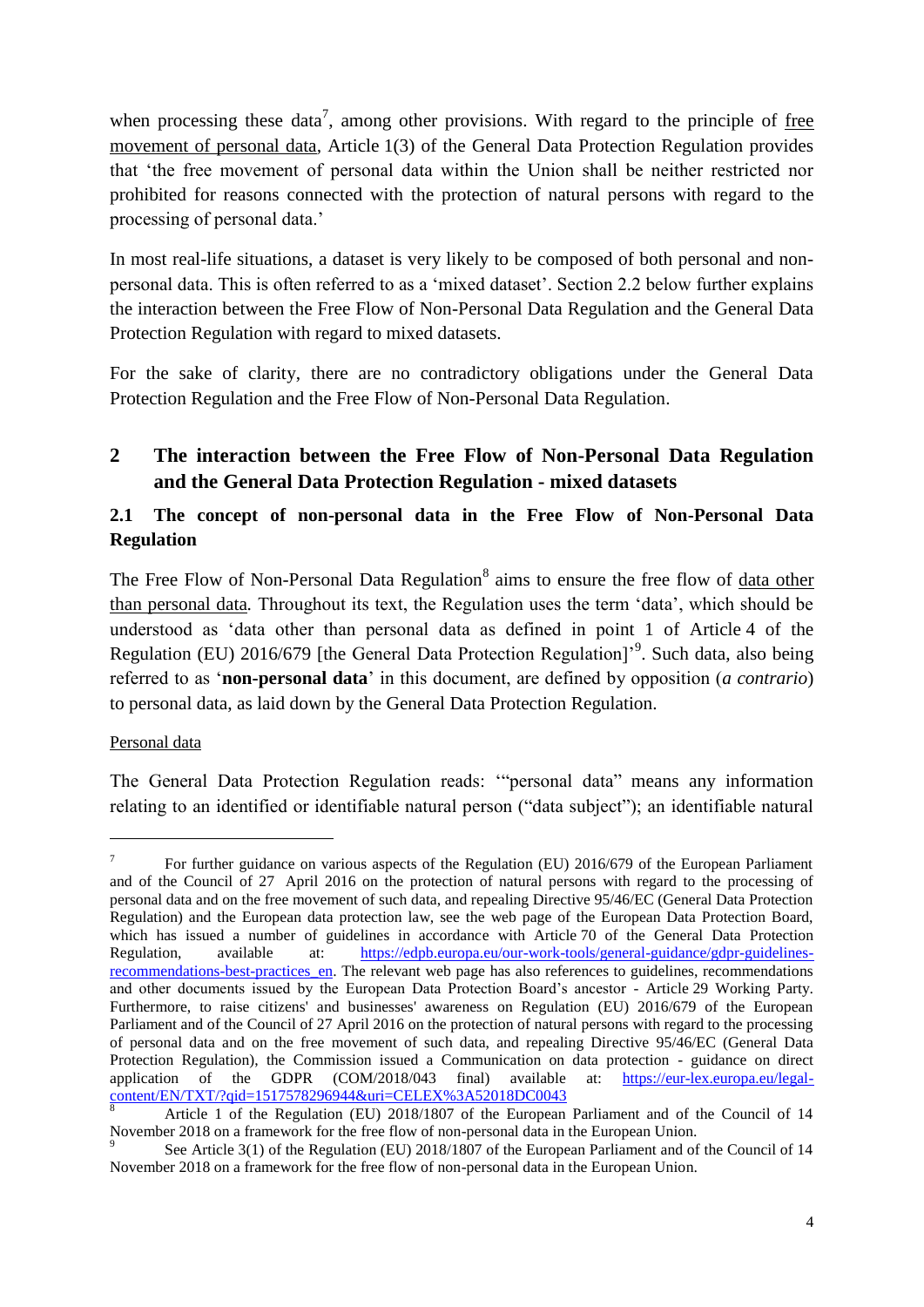person is one who can be identified, directly or indirectly, in particular by reference to an identifier such as a name, an identification number, location data, an online identifier or to one or more factors specific to the physical, physiological, genetic, mental, economic, cultural or social identity of that natural person.'

The broad definition of personal data is intentional and has remained essentially unchanged in the General Data Protection Regulation as compared to the previous legislation<sup>10</sup>. Various aspects of the definition of personal data, such as 'any information', 'relating to', 'identified or identifiable', were already addressed by the Article 29 Working Party<sup>11</sup> in its Opinion 4/2007 on the concept of personal data as of 20 June 2007, WP 136.

It is common practice in areas like research, to pseudonymise personal data in order to disguise an individual's identity. **Pseudonymisation** is the processing of personal data in such a way that it is not possible to attribute them to a specific person without the use of additional information. This additional information is kept separately and is secured through organisational or technical measures (e.g. encryption)<sup>12,13</sup>. Nonetheless, data which have been pseudonymised are still considered information about an identifiable person if they can be attributed to this person by using additional information<sup>14</sup>. Such data **constitute personal data** in accordance with the General Data Protection Regulation.

#### <span id="page-5-0"></span>Non-personal data

Where the data are not 'personal data' as defined in the General Data Protection Regulation, they are **non-personal**. The non-personal data can be categorised by origin as:

<sup>10</sup> See Article 2(a) of the Directive 95/46/EC of the European Parliament and of the Council of 24 October 1995 on the protection of individuals with regard to the processing of personal data and on the free movement of such data (date of end of validity: 24 May 2018, repealed by the General Data Protection Regulation). See also case law of the Court of Justice on the definition of personal data, recognising the broad interpretation of such a notion, for example judgment of the Court of Justice of 29 January 2009, *Productores de Música de España (Promusicae)* v *Telefónica de España SAU*, C-275/06, ECLI:EU:C:2008:54; judgment of the Court of Justice of 24 November 2011, *Scarlet Extended SA* v *Société belge des auteurs, compositeurs et éditeurs SCRL (SABAM)*, C-70/10, ECLI:EU:C:2011:771; judgment of the Court of Justice of 19 October 2016, *Patrick Breyer* v *Bundersrepublik Deutschland*, C-582/14, ECLI:EU:C:2016:779.

<sup>11</sup> The Article 29 Working Party was an advisory body that provided advice on data protection matters to the Commission and which helped in development of harmonised data protection policies in the EU. After the General Data Protection Regulation entered into the force on 25 May 2018, the Article 29 Working Party was succeeded by the European Data Protection Board.

See Article 4(5) of the Regulation (EU) 2016/679 of the European Parliament and of the Council of 27 April 2016 on the protection of natural persons with regard to the processing of personal data and on the free movement of such data, and repealing Directive 95/46/EC (General Data Protection Regulation) which defines 'pseudonymisation'.

<sup>13</sup> For instance, a research study on the effects of a new medicine would qualify as pseudonymisation, if the personal data of study participants would be replaced by unique attributes (e.g. number or code) in the research documentation and their personal data would be kept separately with the assigned unique attributes in a secured document (e.g. in a password protected database).

See Recital 26 of the Regulation (EU) 2016/679 of the European Parliament and of the Council of 27 April 2016 on the protection of natural persons with regard to the processing of personal data and on the free movement of such data, and repealing Directive 95/46/EC (General Data Protection Regulation).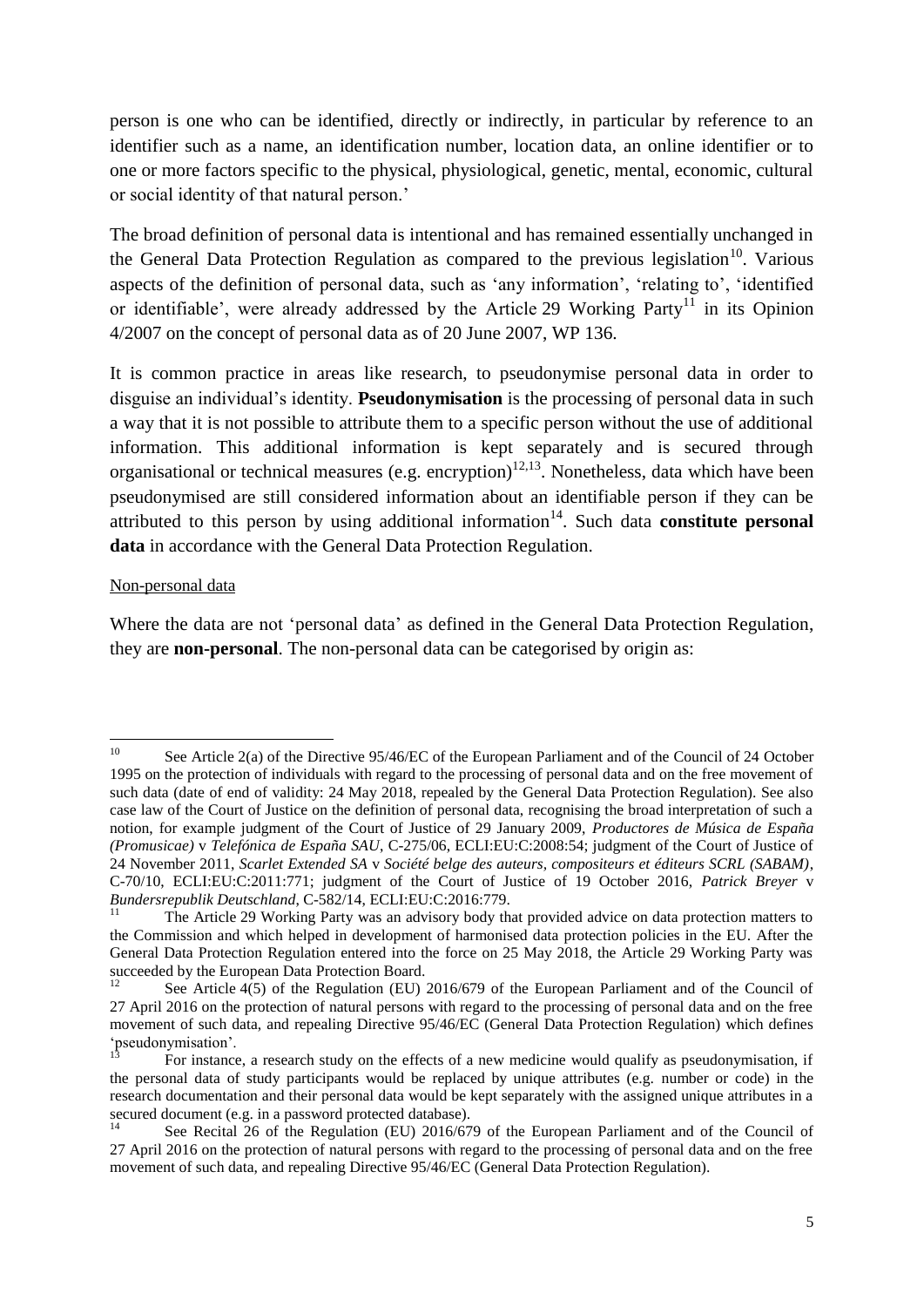- Firstly; data which originally did not relate to an identified or identifiable natural person, such as data on weather conditions generated by sensors installed on wind turbines or data on maintenance needs for industrial machines.
- Secondly; data which were initially personal data, but were later made **anonymous**<sup>15</sup>. The 'anonymisation' of personal data is different to pseudonymisation (see above), as properly anonymised data cannot be attributed to a specific person, not even by use of additional data<sup>16</sup> and are therefore non-personal data.

The assessment of whether data is properly anonymised depends on specific and unique circumstances of each individual case<sup>17</sup>. Several examples of re-identification of datasets that were supposedly anonymised have showed that such an evaluation may be demanding<sup>18</sup>. To establish whether an individual is identifiable, one has to look on all means reasonably likely to be used by a controller or by another person to identify an individual directly or indirectly $19$ .

#### **Examples of non-personal data:**

• Data which are aggregated to the extent that individual events (such as a person's individual trips abroad or travel patterns which could constitute personal data) are no longer identifiable, can be qualified as anonymous data $^{20}$ . Anonymous data are used

 $15$ <sup>15</sup> See Recital 26 of the Regulation (EU) 2016/679 of the European Parliament and of the Council of 27 April 2016 on the protection of natural persons with regard to the processing of personal data and on the free movement of such data, and repealing Directive 95/46/EC (General Data Protection Regulation), which provides that '…the principles of data protection should therefore not apply to anonymous information, namely information which does not relate to an identified or identifiable natural person or to personal data rendered anonymous in such a manner that the data subject is not or no longer identifiable.'

<sup>16</sup> See judgment of the Court of Justice of 19 October 2016, *Patrick Breyer* v *Bundesrepublik Deutschland*, C-582/14, ECLI:EU:C:2016:779. The Court of Justice held that dynamic internet protocol (IP) address may constitute personal data even if a third party (e.g. internet service provider) is in possession of additional data, which would make it possible to identify the individual. The possibility to identify the individual must constitute means reasonably likely to be used to identify the individual, whether directly or indirectly.

Data anonymisation should always be performed using the latest state-of-the-art anonymisation techniques.

<sup>18</sup> For examples of re-identification of supposedly anonymised data see the study on future data flows conducted for the European Parliament's ITRE Committee by Blackman, C., Forge, S.: *Data Flows — Future Scenarios: In-Depth Analysis for the ITRE Committee,* 2017, p. 22, Box 2. Available online at: [http://www.europarl.europa.eu/RegData/etudes/IDAN/2017/607362/IPOL\\_IDA\(2017\)607362\\_EN.pdf](http://www.europarl.europa.eu/RegData/etudes/IDAN/2017/607362/IPOL_IDA(2017)607362_EN.pdf)

<sup>19</sup> See Recital 26 of the Regulation (EU) 2016/679 the General Data Protection Regulation, pursuant to which *'*to ascertain whether means are reasonably likely to be used to identify the natural person, account should be taken of all objective factors, such as the costs of and the amount of time required for identification, taking into consideration the available technology at the time of the processing and technological developments.'

<sup>20</sup> See Article 29 Working Party: *Opinion 05/2014 on Anonymisation Techniques*, adopted on 10 April 2014, WP216, p. 9: 'Only if the data controller would aggregate the data to a level where the individual events are no longer identifiable, the resulting dataset can be qualified as anonymous. For example: if an organisation collects data on individual travel movements, the individual travel patterns at event level would still qualify as personal data for any party, as long as the data controller (or any other party) still has access to the original raw data, even if direct identifiers have been removed from the set provided to third parties. But if the data controller would delete the raw data, and only provide aggregate statistics to third parties on a high level, such as "on Mondays on trajectory X there are 160 % more passengers than on Tuesdays", that would qualify as anonymous data.'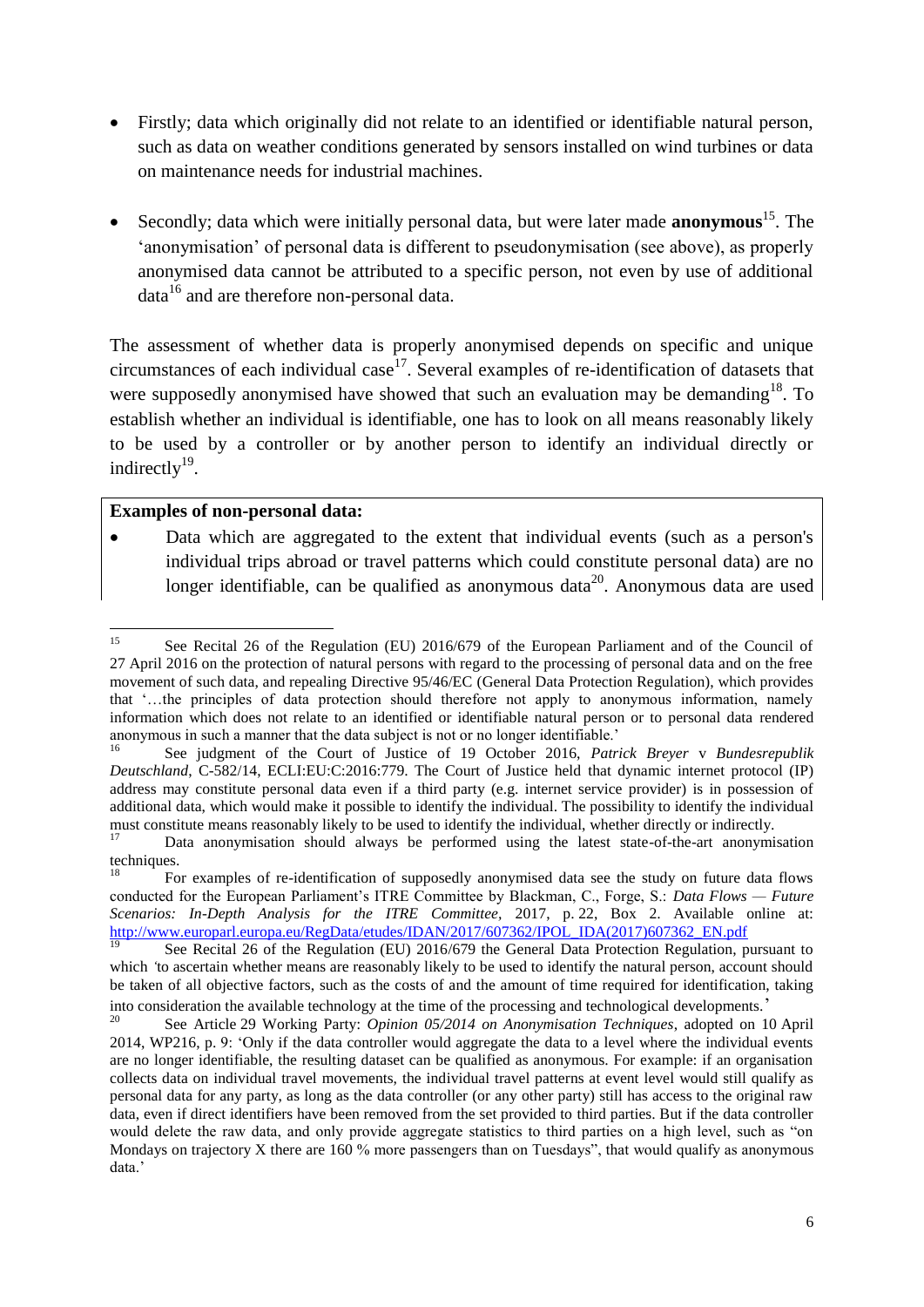for instance in statistics or in sales reports (for example to assess the popularity of a product and its features).

 High-frequency trading data in the finance sector, or data on precision farming which help to monitor and optimise the use of pesticides, nutrients and water.

However, if non-personal data can be related to an individual in any way, causing them to be either directly or indirectly identifiable, the data must be considered as personal data.

For example, if a quality control report on a production line makes it possible to relate the data to specific factory workers (e.g. those who set the production parameters), then the data would qualify as personal data and the General Data Protection Regulation has to be applied. The same rules apply when developments in technology and data analytics make it possible to convert anonymised data into personal data. <sup>21</sup>

As the definition of personal data refers to 'natural persons', datasets containing the names and contact details of legal persons are in principle non-personal data.<sup>22</sup> However, in certain situations they may be personal data.<sup>23</sup> This will be the case, if, for example, the name of the legal person is the same as that of a natural person who owns it or if the information relates to an identified or identifiable natural person.<sup>24</sup>

### <span id="page-7-0"></span>**2.2 Mixed datasets**

The Free Flow of Non-Personal Data Regulation and the General Data Protection Regulation approach the free movement of data in the EU from two different angles.

The Free Flow of Non-Personal Data Regulation lays down a general prohibition against data localisation requirements for non-personal data. Article 4(1) of the regulation prohibits data localisation requirements unless they are justified on grounds of public security in compliance with the principle of proportionality.

[https://ec.europa.eu/info/law/law-topic/data-protection/reform/rules-business-and-](https://ec.europa.eu/info/law/law-topic/data-protection/reform/rules-business-and-organisations/application-regulation/do-data-protection-rules-apply-data-about-company_en)

 $21$ <sup>21</sup> If personal data are processed unlawfully or the processing otherwise violates the General Data Protection Regulation, the data subjects (natural persons) are entitled under the General Data Protection Regulation to lodge a complaint with a national supervisory authority (data protection authority) in the EU or to seek an effective judicial remedy before a national court. The tasks, competences and powers of national supervisory authorities are regulated in Chapter VI, Section 2 of the General Data Protection Regulation.

<sup>22</sup> Recital 14 of the Regulation (EU) 2016/679 of the European Parliament and of the Council of 27 April 2016 on the protection of natural persons with regard to the processing of personal data and on the free movement of such data, and repealing Directive 95/46/EC (General Data Protection Regulation) states that 'This Regulation does not cover the processing of personal data which concerns legal persons and in particular undertakings established as legal persons, including the name and the form of the legal person and the contact details of the legal person.' This however needs to be read in the light of the definition of personal data in Article  $4(1)$  of the General Data Protection Regulation.

<sup>23</sup> See judgment of the Court of Justice of 9 November 2010 in joint cases *Volker und Markus Schecke GbR*, C-92/09 and *Hartmut Eifert*, C-93/09 v *Land Hessen*, ECLI:EU:C:2010:662, paragraph 52.

[organisations/application-regulation/do-data-protection-rules-apply-data-about-company\\_en](https://ec.europa.eu/info/law/law-topic/data-protection/reform/rules-business-and-organisations/application-regulation/do-data-protection-rules-apply-data-about-company_en)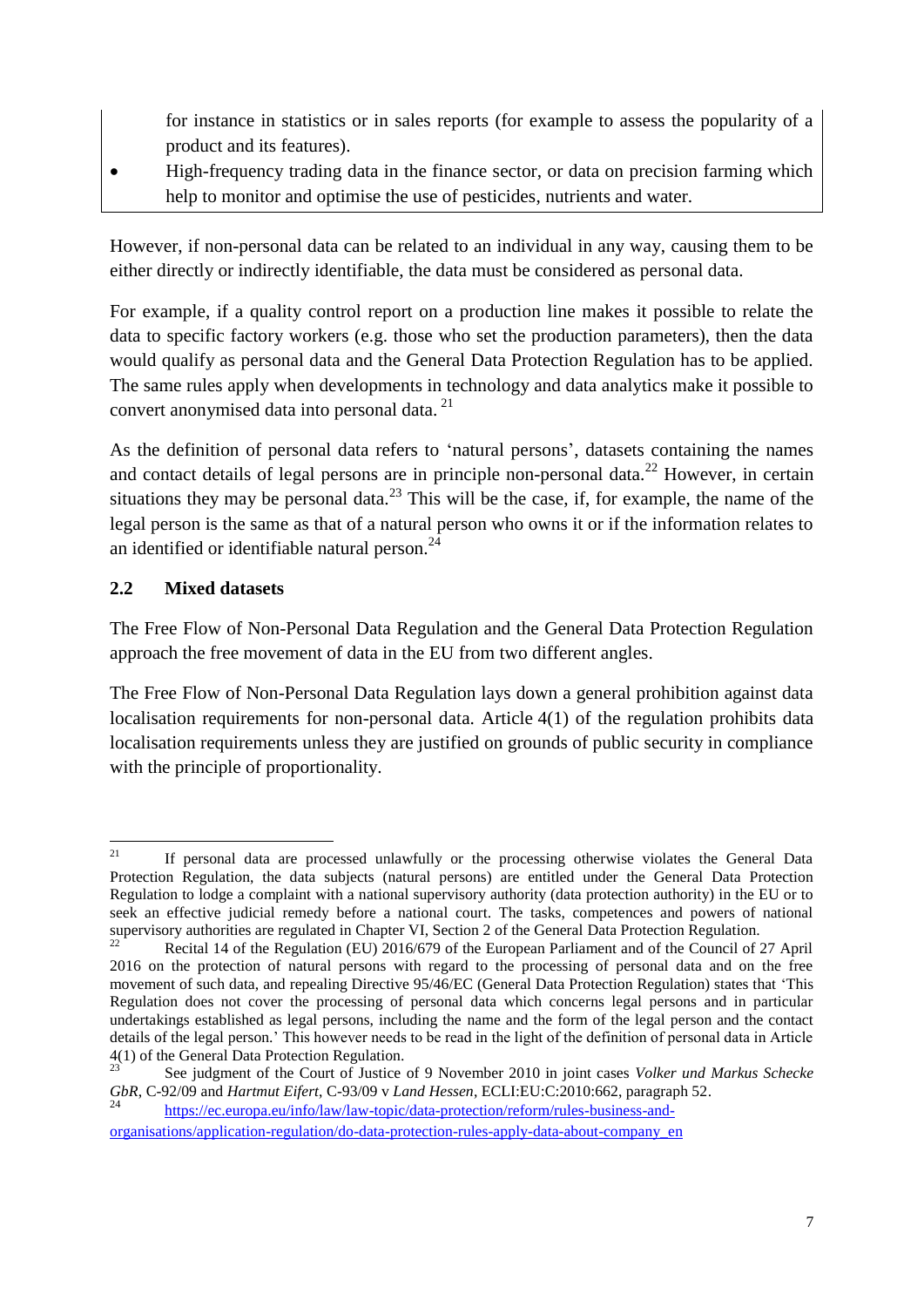The General Data Protection Regulation, in addition to ensuring a high level of protection of personal data, ensures the free flow of personal data. In accordance with Article 1(3) of the Regulation, the free movement of personal data 'shall be neither restricted nor prohibited for reasons connected with the protection of natural persons with regard to the processing of personal data.' Together, the two Regulations provide for the free movement of 'all' data within the EU. The specific provisions are further addressed in Section 3.1 and 3.2.

A mixed dataset consists of both personal and non-personal data. Mixed datasets represent the majority of datasets used in the data economy and are common because of technological developments such as the Internet of Things (i.e. digitally connecting objects), artificial intelligence and technologies enabling big data analytics.

#### **Examples of mixed datasets:**

- a company's tax record, mentioning the name and telephone number of the managing director of the company;
- datasets in a bank, particularly those with client information and transaction details, such as payment services (credit and debit cards), partner relationship management (PRM) applications and loan agreements, documents mixing data concerning natural and legal persons;
- a research institution's anonymised statistical data and the raw data initially collected, such as the replies of individual respondents to statistical survey questions;
- a company's knowledge database of IT problems and their solutions based on individual IT incident reports;
- data related to the Internet of Things, where some of the data allow assumptions to be made about identifiable individuals (e.g. presence at a particular address and usage patterns); and
- analysis of operational log data of manufacturing equipment in the manufacturing industry.

#### **Example: customer relationship management services**

Some banks use customer relationship management (CRM) services provided by third parties that require a client's data to be made available in the CRM environment. Data held in the CRM service will include any information needed to effectively manage the interaction with the customer, such as their postal and email address, their phone number, the products and services they purchase, and sales reports, including aggregated data. These data can therefore include both personal and non-personal customer data.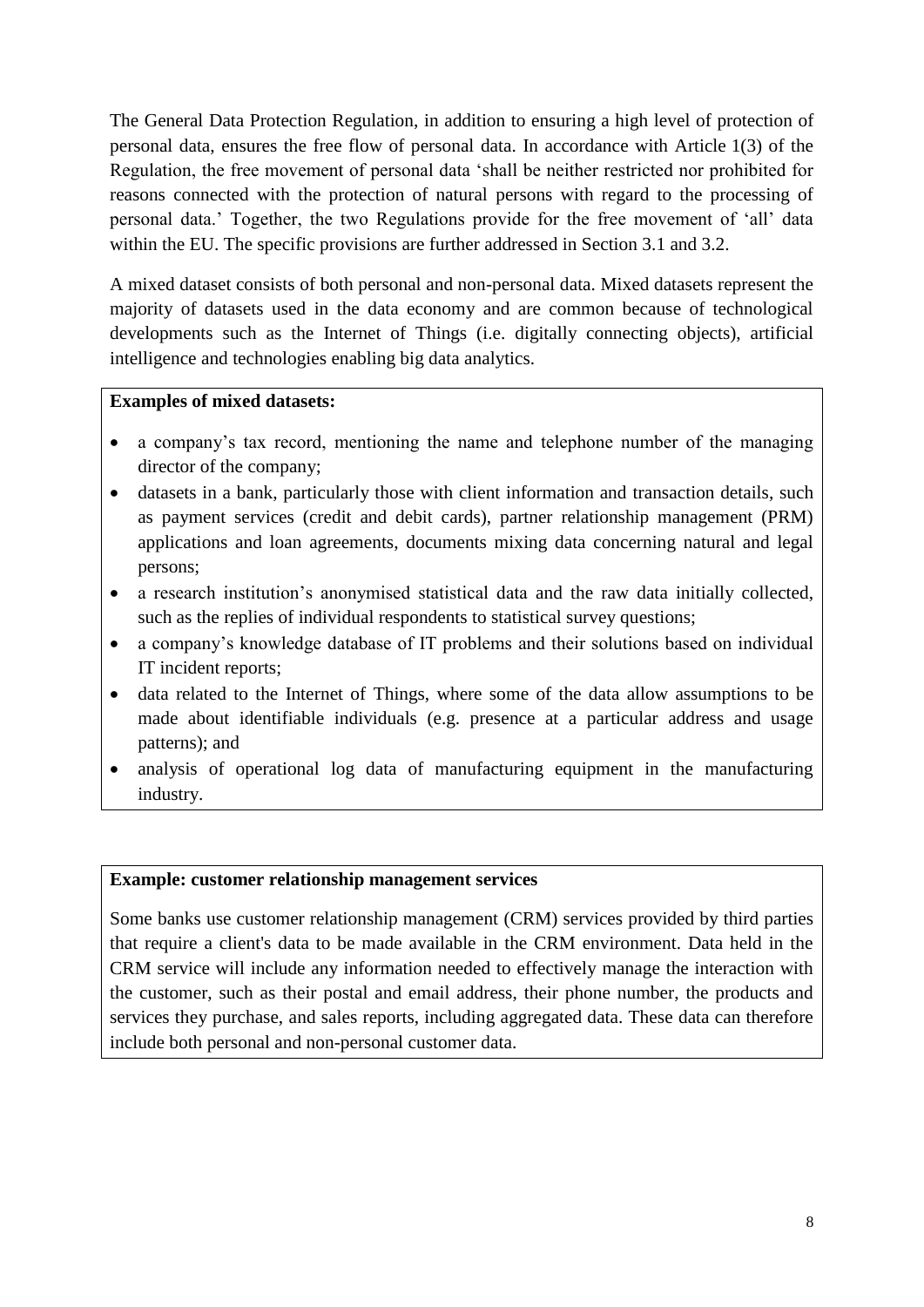With respect to mixed datasets, the Free Flow of Non-Personal Data Regulation<sup>25</sup> provides that:

'In the case of a dataset composed of both personal and non-personal data, this Regulation applies to the non-personal data part of the dataset. Where personal and non-personal data in a dataset are inextricably linked, this Regulation shall not prejudice the application of Regulation (EU) 2016/679.'

This means that, in a case of a dataset composed of both personal and non-personal data:

- the Free Flow of Non-Personal Data Regulation applies to the non-personal data part of the dataset;
- the General Data Protection Regulation's free flow provision<sup>26</sup> applies to the personal data part of the dataset; and
- if the non-personal data part and the personal data parts are 'inextricably linked', the data protection rights and obligations stemming from the General Data Protection Regulation fully apply to the whole mixed dataset, also when personal data represent only a small part of the dataset $^{27}$ .

This interpretation is in line with the right to personal data protection guaranteed by the Charter of Fundamental Rights of the European Union<sup>28</sup> and with Recital 8 of the Free Flow of Non-Personal Data Regulation<sup>29</sup>. Recital 8 thereof provides that *'the legal framework* on the protection of natural persons with regard to the processing of personal data…, in particular [the General Data Protection Regulation]… and Directives (EU) 2016/680 and 2002/58/EC… are not affected by this Regulation.'

#### **Practical example:**

A company operating within the EU offers its services via a platform. Businesses (customers) upload their documents, which contain mixed datasets on the platform. As a 'controller', the business uploading the documents needs to make sure that the processing complies with the General Data Protection Regulation. By processing the dataset on behalf of the controller, the company that offers the services (the 'processor') needs to store and process the data in compliance with the General Data Protection Regulation, for instance to make sure that an appropriate level of security related to data is guaranteed, including by means of encryption.

<sup>25</sup> <sup>25</sup> Article 2(2) thereof<br><sup>26</sup> Article 1(3) of the B

<sup>26</sup> Article 1(3) of the Regulation (EU) 2016/679 of the European Parliament and of the Council of 27 April 2016 on the protection of natural persons with regard to the processing of personal data and on the free movement of such data, and repealing Directive 95/46/EC (General Data Protection Regulation). See also Section 3.2. hereof.

<sup>27</sup> As recalled in the *Commission Staff Working Document, Impact Assessment accompanying the document Proposal for a Regulation of the European Parliament and of the Council on a framework for the free flow of non-personal data in the European Union* (SWD(2017) 304 final), part 1/2, p. 3, 'regardless of how much of personal data are included in mixed datasets, GDPR [the General Data Protection Regulation] needs to be fully complied with in respect to the personal data part of the set.'

<sup>&</sup>lt;sup>28</sup> Charter of Fundamental Rights of the European Union, OJ C 362, 26.10.2012, p. 391.

Recital 8 thereof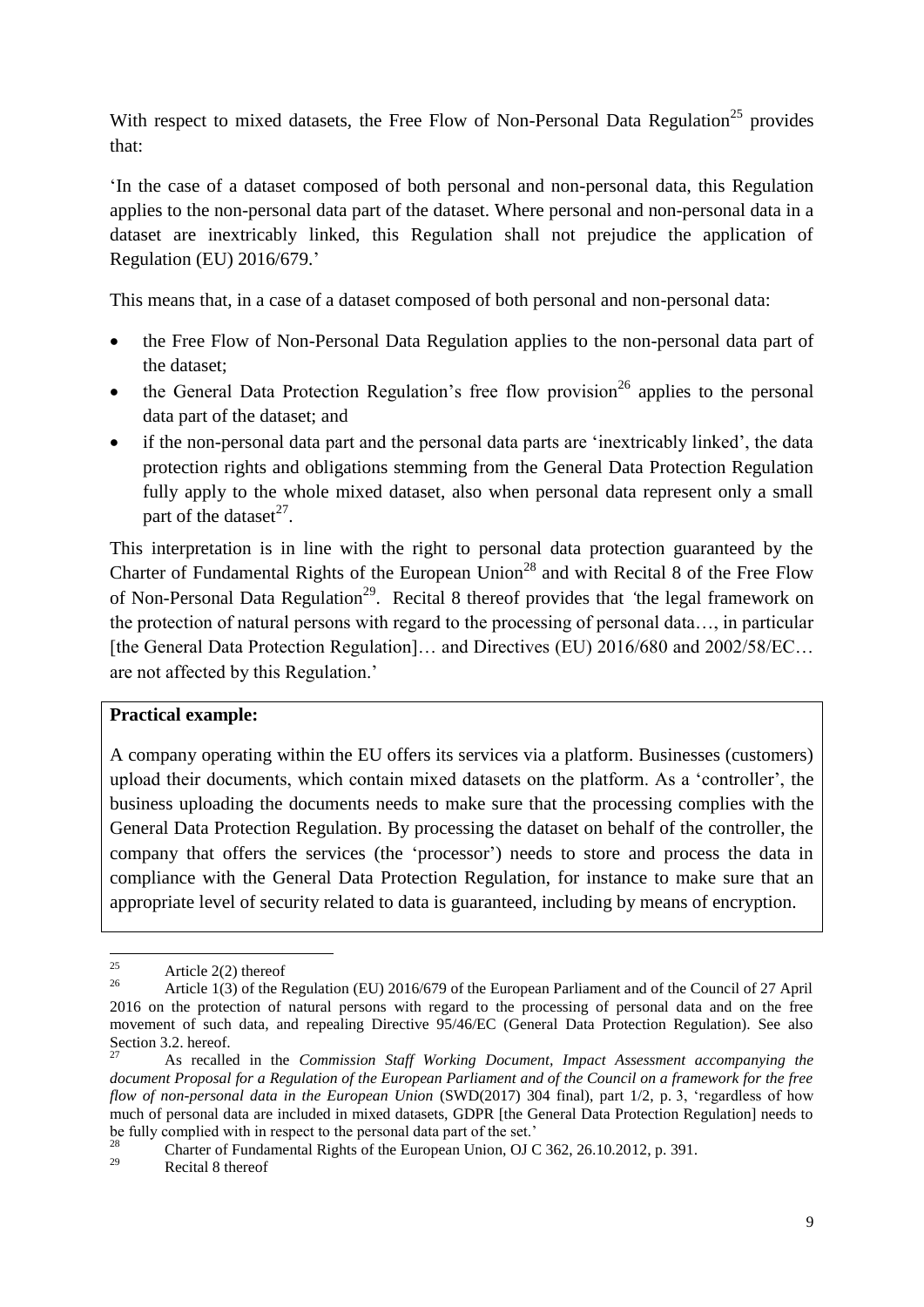The concept of 'inextricably linked' is not defined by either of the two Regulations<sup>30</sup>. For practical purposes, it can refer to a situation whereby a dataset contains personal data as well as non-personal data and separating the two would either be impossible or considered by the controller to be economically inefficient or not technically feasible. For example, when buying CRM and sales reporting systems, the company would have to duplicate its cost on software by purchasing separate software for CRM (personal data) and sales reporting systems (aggregated/non-personal data) based on the CRM data.

Separating the dataset is also likely to decrease the value of the dataset significantly. In addition, the changing nature of data (see Section 2.1) makes it more difficult to clearly differentiate and thus separate between different categories of data.

Importantly, neither of the two Regulations obliges businesses to separate the datasets they are controlling or processing.

Consequently, a mixed dataset will generally be subject to the obligations of data controllers and processors and respect the rights of data subjects established by the General Data Protection Regulation.

#### **Processing of health data**

Health data can be part of a mixed dataset. Examples include electronic health records, clinical trials or sets of data collected by various mobile health and wellbeing applications (such as applications for measuring our health status, for reminding us to take our medication or for tracking our fitness progress)<sup>31</sup>. The exact division between personal and non-personal data in these datasets is becoming increasingly blurred with technological developments. Consequently, their processing must comply with the General Data Protection Regulation, in particular (given that health data is a special category of data according to the Regulation) with Article 9, which lays out a general prohibition on the processing of special categories of data and exceptions from this prohibition.

The data in mixed datasets containing health data can be a valuable source of information, e.g. for further medical research, for measuring the side effects of a prescribed medicine, for disease statistical purposes or for developing new healthcare services or treatments. However, the General Data Protection Regulation must be complied with when carrying out the initial processing operations and when carrying out further data processing operations. Therefore, any such processing of health data must have a valid legal basis $32^{7}$  and an appropriate justification, be secure and provide for sufficient safeguards.

<sup>30</sup> <sup>30</sup> The Free Flow of Non-Personal Data Regulation and the General Data Protection Regulation.

Development and operation of mobile health applications requires strict compliance with the General Data Protection Regulation rules. These requirements will be further specified in the Code of Conduct on privacy for mobile health applications, currently under preparation. For more information on the status of its development see:<https://ec.europa.eu/digital-single-market/en/privacy-code-conduct-mobile-health-apps>

See Article 6(1) of the Regulation (EU) 2016/679 of the European Parliament and of the Council of 27 April 2016 on the protection of natural persons with regard to the processing of personal data and on the free movement of such data, and repealing Directive 95/46/EC (General Data Protection Regulation).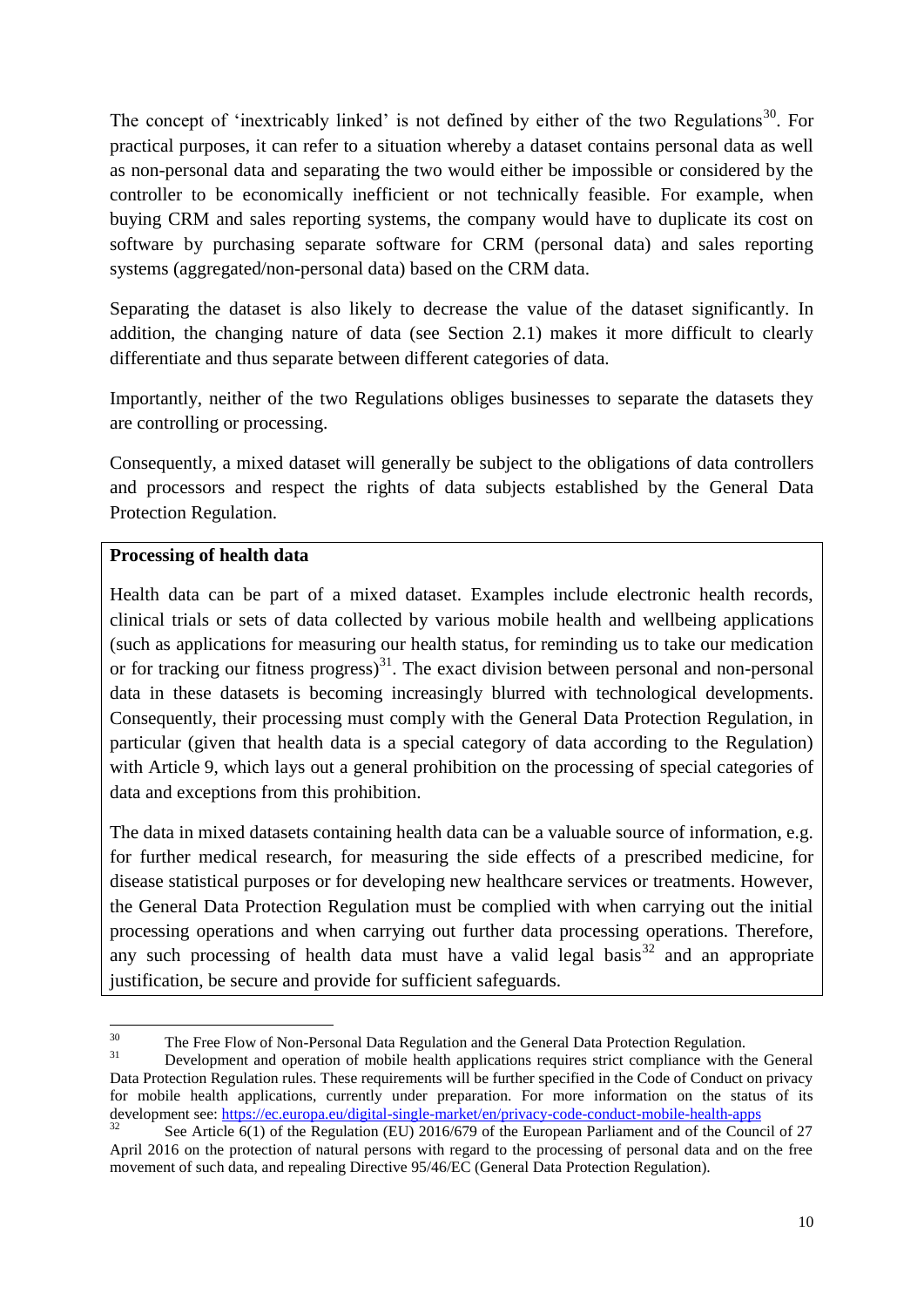Finally, it is essential for individuals and companies to have legal certainty and trust in the processing of data. This is also vital for the data economy. The two Regulations ensure this and they both pursue the aim of not altering the free movement of data.

## <span id="page-11-0"></span>**3 Free flow of data and the removal of data localisation requirements**

This section explains the concepts of data localisation requirements under the Free Flow of Non-Personal Data Regulation and of the free movement principle in the General Data Protection Regulation in more detail. Although these provisions target the Member States, it can be informative for businesses to have a more accurate picture of how these two Regulations contribute to the free movement of all data within the EU.

## <span id="page-11-1"></span>**3.1 Free flow of non-personal data**

The Free Flow of Non-Personal Data Regulation<sup>33</sup> provides that 'data localisation requirements shall be prohibited, unless they are justified on grounds of public security in compliance with the principle of proportionality.'

**Data localisation requirements** are defined<sup>34</sup> as 'any obligation, prohibition, condition, limit or other requirement provided for in the laws, regulations or administrative provisions of a Member State or resulting from general and consistent administrative practices in a Member State and in bodies governed by public law, including in the field of public procurement, without prejudice to Directive 2014/24/EU, which imposes the processing of data in the territory of a specific Member State or hinders the processing of data in any other Member State $^{35}$ 

The definition illustrates that the measures restricting the free movement of data within the EU can take various forms. They may be set out in laws, in administrative regulations and provisions or even result from general and consistent administrative practices. In addition, the prohibition of data localisation requirements covers both direct and indirect measures that would restrict the free movement of non-personal data.

**Direct data localisation requirements** may consist of, for example, an obligation to store data in a specific geographic location (e.g. servers must be located in a particular Member State) or an obligation to comply with unique national technical requirements (e.g. data must use specific national formats).

**Indirect data localisation requirements**, which would hinder the processing of the nonpersonal data in any other Member State, can come in a variety of forms. They may include

 $33$  $33$  Article 4(1) thereof

Article 3(5) of the Regulation (EU) 2018/1807 of the European Parliament and of the Council of 14 November 2018 on a framework for the free flow of non-personal data in the European Union.

Note that legal uncertainty about the extent of legitimate and illegitimate data localisation requirements further limits the choices available to market players and to the public sector on the location of data processing (see Recital 4 of the Regulation (EU) 2018/1807 of the European Parliament and of the Council of 14 November 2018 on a framework for the free flow of non-personal data in the European Union).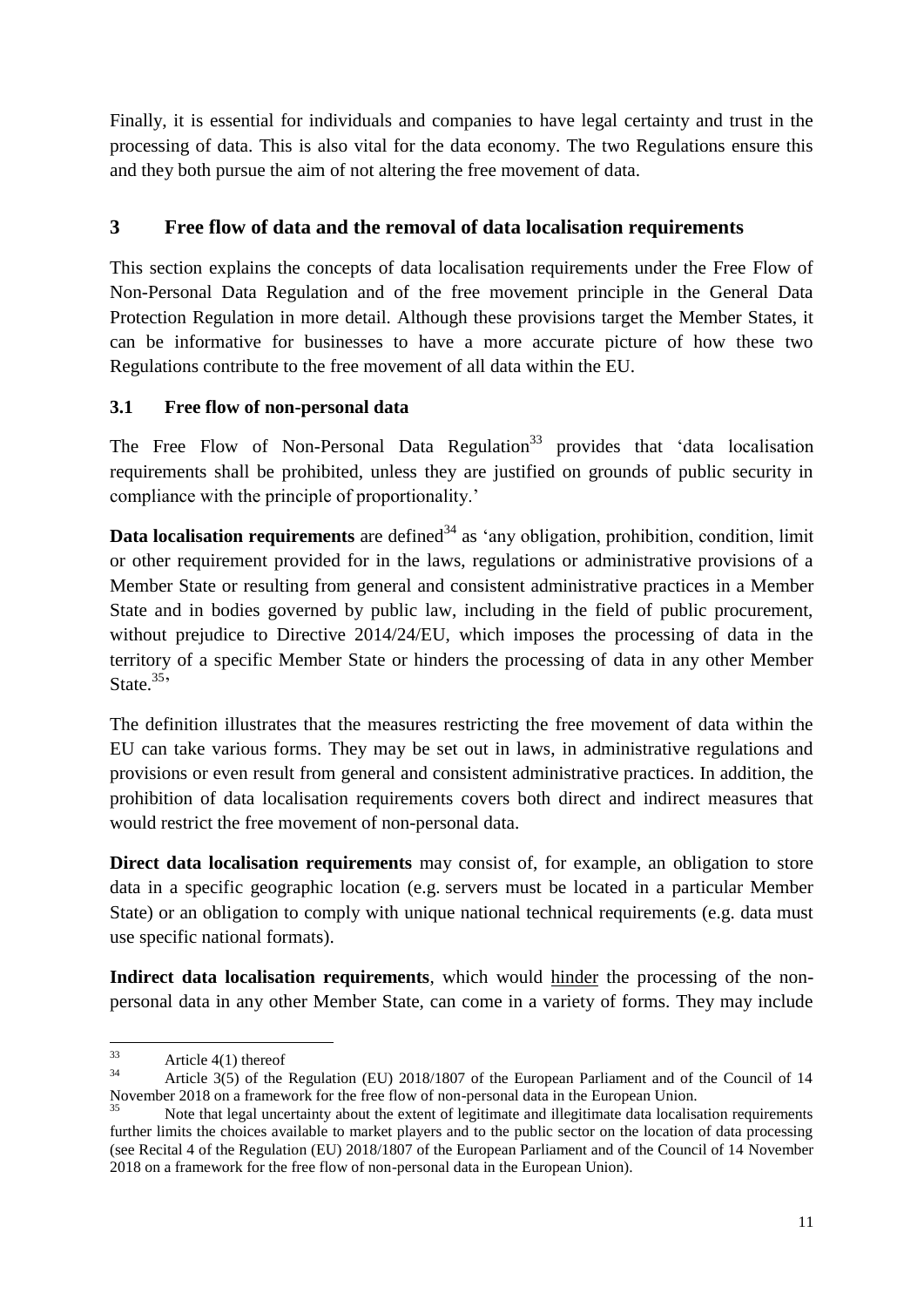requirements to use technological facilities that are certified or approved within a specific Member State or other requirements that have the effect of making it more difficult to process data outside of a specific geographic area or territory within the European Union<sup>36,37</sup>.

The assessment of whether a specific measure represents an indirect data localisation requirement needs to consider the specific circumstances of each case.

The Free Flow of Non-Personal Data Regulation<sup>38</sup> refers to the concept of **public security** as outlined by the case law of the Court of Justice of the European Union. Public security 'covers both the internal and external security of a Member State<sup>39</sup>, as well as issues of public safety, in order, in particular, to facilitate the investigation, detection and prosecution of criminal offences. It presupposes the existence of a genuine and sufficiently serious threat affecting one of the fundamental interests of society<sup>40</sup>, such as a threat to the functioning of institutions and essential public services and the survival of the population, as well as the risk of a serious disturbance to foreign relations or the peaceful coexistence of nations, or a risk to military interests.'

Additionally, any data localisation requirement justified by public security reasons must be proportional. In accordance with the Court of Justice of the European Union's case law, the principle of proportionality requires that the measures adopted are appropriate for ensuring that the pursued objective is met and do not go beyond what is necessary for that purpose<sup>41</sup>.

For the sake of clarity, the prohibition of data localisation requirements is without prejudice to already existing restrictions laid down by EU law<sup>42</sup>.

 $38 \t\t\t Recital 19$  thereof

<sup>36</sup> Recital 4 of the Regulation (EU) 2018/1807 of the European Parliament and of the Council of 14 November 2018 on a framework for the free flow of non-personal data in the European Union.

See two studies on data localisation requirements conducted prior the adoption of the Free Flow of Non-Personal Data Regulation: (1) Godel, M. et al.: *Facilitating cross border data flows in the Digital Single Market*, SMART number 2015/2016. Available online at: [http://ec.europa.eu/newsroom/document.cfm?doc\\_id=41185](http://ec.europa.eu/newsroom/document.cfm?doc_id=41185) and (2) Time.lex, Spark Legal Network and Tech4i2: *Cross-border data flow in the digital single market: study on data localisation restrictions*. SMART number 2015/0054. Available online at: [http://ec.europa.eu/newsroom/dae/document.cfm?doc\\_id=46695](http://ec.europa.eu/newsroom/dae/document.cfm?doc_id=46695)

<sup>39</sup> See for example the judgment of the Court of Justice of 23 November 2010, *Land Baden-Württemberg* v *Tsakouridis*, C-145/09, ECLI:EU:C:2010:708, paragraph 43 and the judgment of 4 April 2017, *Sahar Fahimian* v *Bundesrepublik Deutschland*, C-544/15, ECLI:EU:C:2017:225, paragraph 39.

<sup>40</sup> See for example the judgment of the Court of Justice of 22 December 2008, *Commission of the European Communities* v *Republic of Austria*, C-161/07, ECLI:EU:C:2008:759, paragraph 35 and case law referred to therein and the judgment of 26 March 2009, *Commission of the European Communities* v *Italian Republic*, C-326/07, ECLI:EC:C:2009:193, paragraph 70 and case law referred to therein.

<sup>41</sup> See for example judgment of the Court of Justice of 8 July 2010, *Afton Chemical Limited* v *Secretary of State for Transport,* C-343/09, ECLI:EU:C:2010:419, paragraph 45 and also case law referred to therein.

See for example Article 245(2) of the Directive 2006/112/EC of 28 November 2006 on the common system of value added tax, which provides that 'the Member States may require taxable persons established in their territory to notify them of the place of storage, if it is outside their territory'. This requirement needs however to be read in accordance with Article 249, which states that: 'where a taxable person stores invoices which he issues or receives by electronic means guaranteeing online access to the data and where the place of storage is in a Member State other than that in which he is established, the competent authorities in the Member State in which he is established shall, for the purposes of this Directive, have the right to access those invoices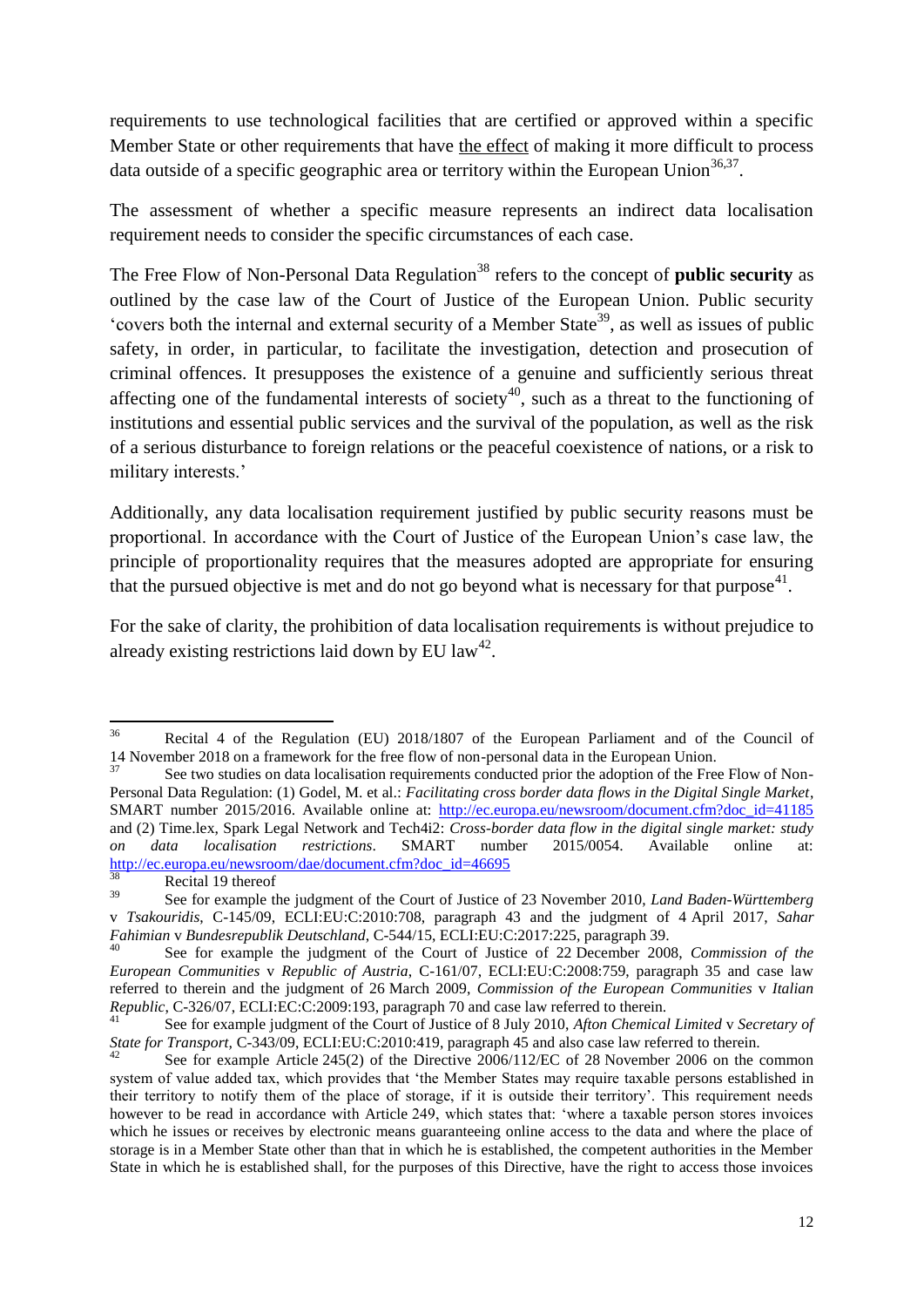Moreover, the Free Flow of Non-Personal Data Regulation does not impose any obligations on businesses or limit their contractual freedom to decide where their data are to be processed.

The Member States are required to make details of any data localisation requirement applicable in their territory publicly available on a **national online single information point**  (national websites). They must keep this up-to-date or provide up-to-date details to a central information point established under another EU act.<sup>43</sup> For the convenience of businesses and to provide for their easy access to relevant information across the EU, the Commission will publish links to these information points on the Your Europe portal<sup>44</sup>.

### <span id="page-13-0"></span>**3.2 Free flow of personal data**

The General Data Protection Regulation<sup>45</sup> provides that 'the free movement of personal data within the Union cannot be restricted nor prohibited for reasons connected with the protection of natural persons with regard to processing of personal data.'

If a Member State imposes localisation requirements on personal data for reasons other than the protection of personal data*,* they will have to be assessed against the provisions on the fundamental freedoms and the permitted grounds to derogate from those freedoms in the Treaty on the Functioning of the European Union<sup>46,47</sup> and relevant EU legislation, such as the Services Directive<sup>48</sup> and E-commerce Directive<sup>49</sup>.

#### **Example:**

**.** 

A national law requires that payroll accounts are located in a particular Member State for reasons related to regulatory control e.g. by the national tax authority. Such a national provision would fall outside the scope of Article 1(3) of the General Data Protection Regulation as the reasons are other than the protection of personal data. Instead, this requirement would have to be assessed against the provisions on fundamental freedoms and

by electronic means, to download and to use them, within the limits set by the rules of the Member State in which the taxable person is established and in so far as those authorities require for control purposes.'

<sup>43</sup> Article 4(4) of the Regulation (EU) 2018/1807 of the European Parliament and of the Council of 14 November 2018 on a framework for the free flow of non-personal data in the European Union

<sup>&</sup>lt;sup>44</sup> <https://europa.eu/youreurope/index.htm><br> $\frac{\text{https://europa.eu/youreurope/index.htm}}{\text{Artiola 1(3) of the Poulution (E1)}}$ 

Article 1(3) of the Regulation (EU) 2016/679 of the European Parliament and of the Council of 27 April 2016 on the protection of natural persons with regard to the processing of personal data and on the free movement of such data, and repealing Directive 95/46/EC (General Data Protection Regulation)<br><sup>46</sup> Consolidated version of Tracty on the Eunstining of the European Union, OLG 326, 24

Consolidated version of Treaty on the Functioning of the European Union, OJ C 326, 26.10.2012, p. 47-390.

<sup>47</sup> See also judgment of the Court of Justice of 19 June 2008, *Commission of the European Communities* v *Grand Duchy of Luxemburg*, C-319/06, ECLI:EU:C:2008:350, paragraphs 90-91: the Court considered that an obligation to keep available and retain certain documents in a particular Member State constitutes a restriction on the freedom to provide services; a justification that it is 'generally easier for the authorities to perform their supervisory tasks' is not sufficient.

Directive 2006/123/EC of the European Parliament and of the Council of 12December 2006 on services in the internal market, OJ L 376, 27.12.2006, p. 36-68.

Directive 2000/31/EC of the European Parliament and of the Council of 8 June 2000 on certain legal aspects of information society services, in particular electronic commerce, in the Internal Market ('Directive on electronic commerce') OJ L 178, 17.7.2000, p. 1-16.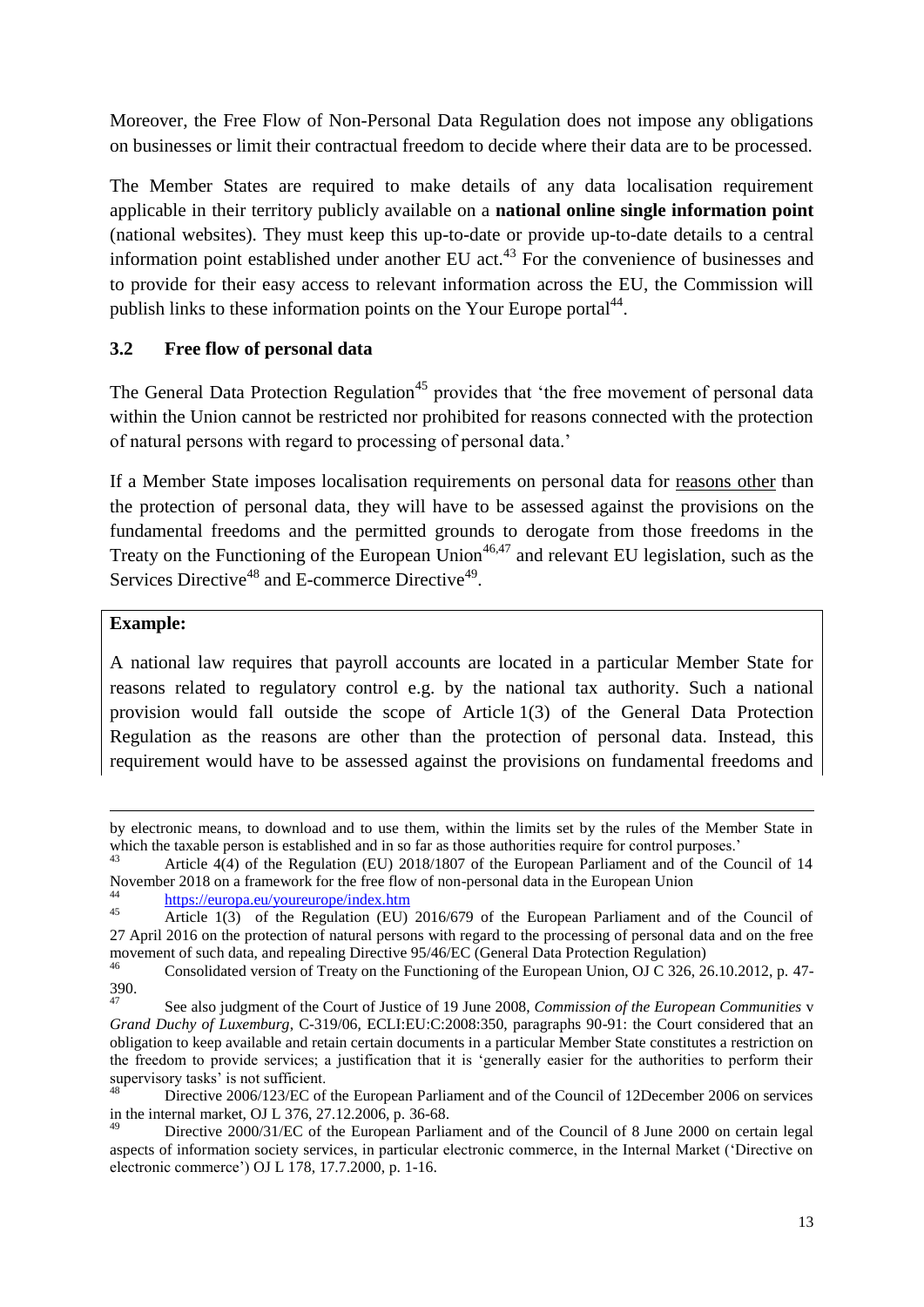the permitted grounds to derogate from those freedoms in the Treaty on the Functioning of the European Union.

The General Data Protection Regulation<sup>50</sup> recognises that Member States may impose conditions, including limitations, on the processing of genetic data, biometric data or health data. However, as stated in Recital 53 such national limitations should not hamper the free flow of personal data within the EU when these conditions apply to the cross-border processing of such data. This is in line with Article 16 of the Treaty on the Functioning of the European Union, which provides the legal basis for the adoption of rules relating to the right to the protection of personal data and the rules relating to the free movement of such data.

#### <span id="page-14-0"></span>**3.3 Scope of the Free Flow of Non-Personal Data Regulation**

As already mentioned, the Free Flow of Non-Personal Data Regulation aims to ensure the free flow of non-personal data 'within the Union'<sup>51</sup>. It therefore does not apply to processing operations taking place outside of the EU and to data localisation requirements relating to such processing $52,53$ .

The scope of the Regulation is, in accordance with Article 2(1), therefore limited to the processing of electronic non-personal data in the EU, which is:

- (a) provided as a service to users residing or having an establishment in the EU, regardless of whether or not the service provider is established in the EU; or
- (b) carried out by a natural or legal person residing or having an establishment in the EU for its own needs.

#### **Examples**:

Article 2(1)(a) of the Free Flow of Non-Personal Data Regulation:

 A cloud service provider established in the USA provides its processing services to customers residing or established in the EU. The cloud service provider administers its activities via servers located in the EU territory, where the data of its European customers are stored or otherwise processed. The cloud service provider does not have to own EU-based infrastructure, but can e.g. also rent server space in the EU. The Free Flow of Non-Personal Data Regulation applies to such data processing.

<sup>50</sup> <sup>50</sup> Article 9(4) of the Regulation (EU) 2016/679 of the European Parliament and of the Council of 27 April 2016 on the protection of natural persons with regard to the processing of personal data and on the free movement of such data, and repealing Directive 95/46/EC (General Data Protection Regulation)

<sup>51</sup> See Article 1 of the Regulation (EU) 2018/1807 of the European Parliament and of the Council of 14 November 2018 on a framework for the free flow of non-personal data in the European Union.

<sup>52</sup> See Recital 15 of the Regulation (EU) 2018/1807 of the European Parliament and of the Council of 14 November 2018 on a framework for the free flow of non-personal data in the European Union.

<sup>53</sup> The term 'processing' is defined in broad terms (Article 3(2) of the Regulation (EU) 2018/1807 of the European Parliament and of the Council of 14 November 2018 on a framework for the free flow of non-personal data in the European Union) and, as underlined in Recital 17, the Regulation should apply to processing in the broadest sense, encompassing the use of all types of IT systems.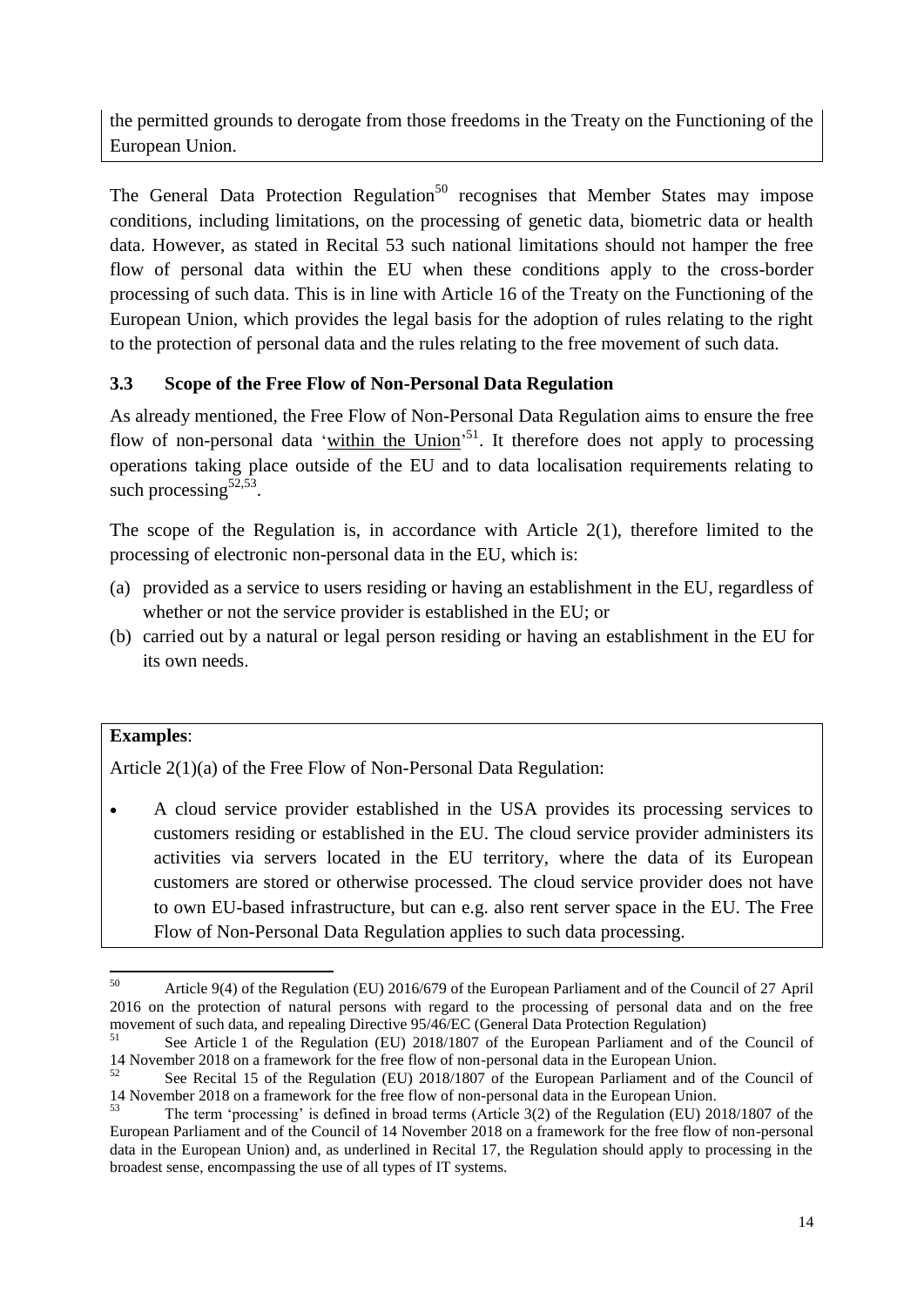A cloud service provider established in Japan offers its services to European customers. The processing capacities of the provider are located in Japan and all the processing activities take place there. The Free Flow of Non-Personal Data Regulation does not apply in this case, if all the processing activities take place outside of the  $EU^{54}$ .

Article 2(1)(b) of the Free Flow of Non-Personal Data Regulation:

 A small European start-up from Member State A decides to scale-up its business by opening an establishment in Member State B. To minimise costs, this start-up chooses to centralise the data storage and processing of the new establishment in its server that is located in Member State A. Member States may not forbid such IT-centralisation efforts, except when justified on the grounds of public security in compliance with the principle of proportionality.

Although the Free Flow of Non-Personal Data Regulation does not apply if all processing activities for non-personal data are carried out outside of the EU, the General Data Protection Regulation must be respected when personal data are part of the dataset. In particular, the rules for the transfers of personal data to third countries or international organisations under the General Data Protection Regulation must be complied with in any instance<sup>55</sup>.

#### <span id="page-15-0"></span>**3.4 Activities relating to internal organisation of Member States**

The Free Flow of Non-Personal Data Regulation does not oblige Member States to outsource the provision of services related to non-personal data that they wish to provide themselves or to organise them by means other than public contracts<sup>56</sup>.

Article 2(3) second subparagraph of the Free Flow of Non-Personal Data Regulation states:

'This Regulation is without prejudice to laws, regulations, and administrative provisions that relate to **the internal organisation** of Member States and that allocate, among public authorities and bodies governed by public law defined in point (4) of Article 2(1) of Directive

<sup>55</sup> In relation to transfers of personal data to third countries, consult the Commission's webpage: [https://ec.europa.eu/info/law/law-topic/data-protection/reform/rules-business-and-](https://ec.europa.eu/info/law/law-topic/data-protection/reform/rules-business-and-organisations/obligations/what-rules-apply-if-my-organisation-transfers-data-outside-eu_en)

<sup>54</sup> Note that the Regulation (EU) 2018/1807 of the European Parliament and of the Council of 14 November 2018 on a framework for the free flow of non-personal data in the European Union does not concern data localisation requirements imposed by Member States on storing of non-personal data in third countries and these may be present in national legal orders. For the sake of clarity, the General Data Protection Regulation applies to the processing of personal data of data subjects who are in the EU by a controller or processor not established in the EU, where the processing activities are related to: (a) the offering of goods or services, irrespective of whether a payment of the data subject is required, to such data subjects in the Union; or (b) the monitoring of their behaviour as far as their behaviour takes place within the Union (see Article 3(2) of the General Data Protection Regulation).

[organisations/obligations/what-rules-apply-if-my-organisation-transfers-data-outside-eu\\_en](https://ec.europa.eu/info/law/law-topic/data-protection/reform/rules-business-and-organisations/obligations/what-rules-apply-if-my-organisation-transfers-data-outside-eu_en) and the *Communication from the Commission to the European Parliament and the Council — Exchanging and Protecting Personal Data in a Globalised World*, COM/2017/07 final, available at: [https://eur](https://eur-lex.europa.eu/legal-content/EN/TXT/?uri=COM%3A2017%3A7%3AFIN)[lex.europa.eu/legal-content/EN/TXT/?uri=COM%3A2017](https://eur-lex.europa.eu/legal-content/EN/TXT/?uri=COM%3A2017%3A7%3AFIN) %3A7 %3AFIN. Regarding Japan, the Commission has adopted its adequacy decision on 23 January 2019, allowing personal data to flow freely between the two economies on the basis of strong protection guarantees.

<sup>56</sup> Recital 14 of the Regulation (EU) 2018/1807 of the European Parliament and of the Council of 14 November 2018 on a framework for the free flow of non-personal data in the European Union.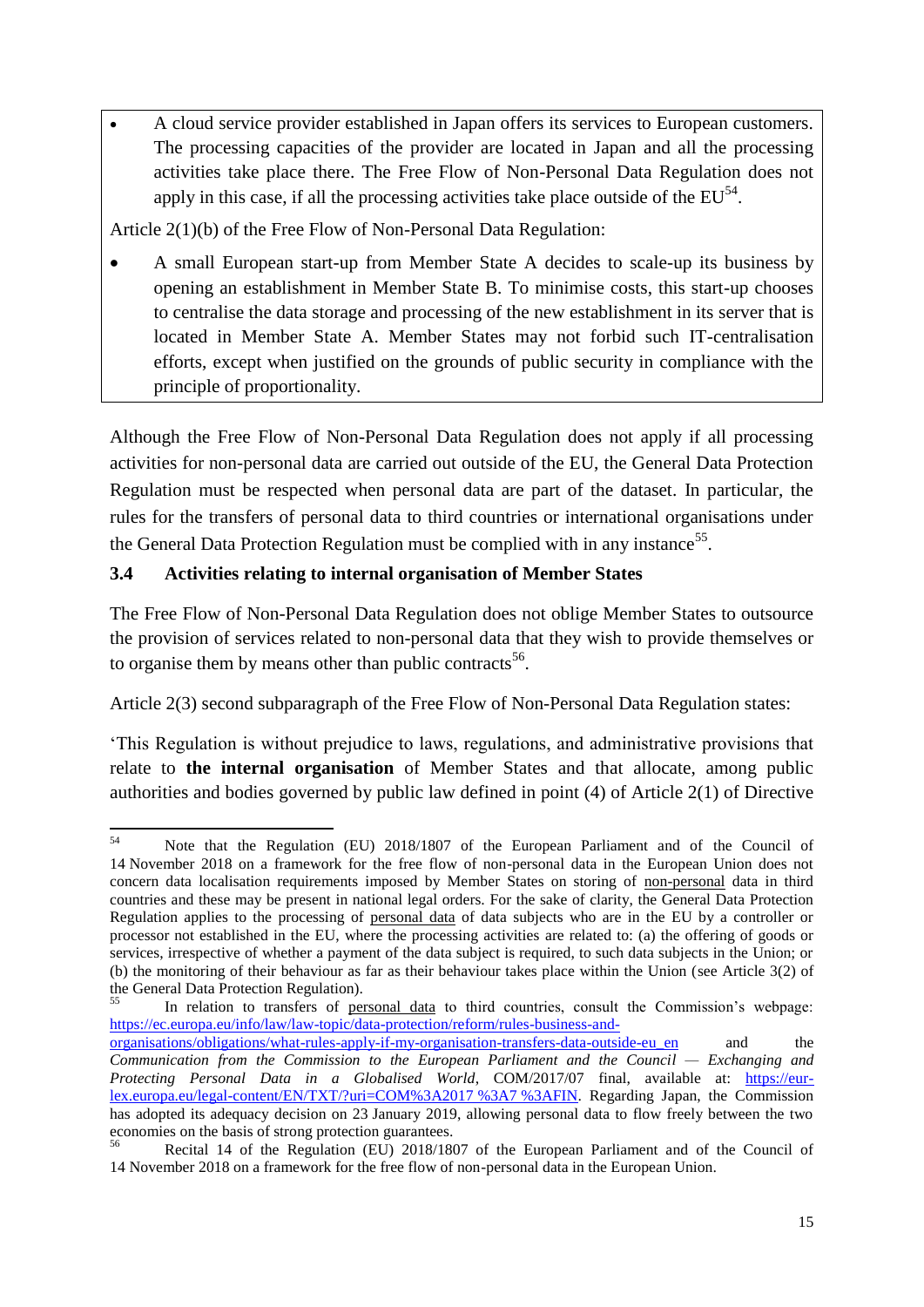2014/24/EU<sup>57</sup> powers and responsibilities for the **processing of data without contractual remuneration of private parties**, as well as the laws, regulations and administrative provisions of Member States that provide for the implementation of those powers and responsibilities.'<sup>58</sup>

There may be legitimate interests that would warrant choosing this kind of 'self-provisioning' of data processing services, such as 'insourcing' or mutual arrangements between public administrations. Typical examples include the use of a 'government cloud' or a government engaging a centralised IT agency to provide data processing services for public institutions and bodies.

However, the Free Flow of Non-Personal Data Regulation encourages the Member States to consider the economic efficiency and other benefits of using external service providers<sup>59,60</sup>. As soon as the national authorities start 'outsourcing' the data processing with the contractual remuneration of private parties, and the processing takes place in the EU, such processing is covered by the Free Flow of Non-Personal Data Regulation, meaning that the principle of the free flow of non-personal data applies to general and administrative practices of the national authorities. Notably, they have to refrain from making data localisation restrictions, e.g. in tenders for public procurement $^{61}$ .

### <span id="page-16-0"></span>**4 Self-regulatory approaches supporting the free flow of data**

Self-regulation contributes to innovation and trust among market players and has the potential to be more responsive to changes in the market. This section gives an overview of selfregulatory initiatives for the processing of both personal and non-personal data.

### <span id="page-16-1"></span>**4.1 The porting of data and switching between cloud service providers**

One of the purposes of the Free Flow of Non-Personal Regulation is to avoid vendor lock-in practices. These practices occur when users cannot switch between service providers because their data is 'locked' in the provider's system, for instance due to a specific data format or

<sup>57</sup> <sup>57</sup> Article 2(1)(4) of the Directive 2014/24/EU of the European Parliament and of the Council of 26 February 2014 on public procurement and repealing Directive 2004/18/EC, OJ L 94, 28.3.2014, p. 65-242 provides that '"bodies governed by public law" means bodies that have all of the following characteristics: (a) they are established for the specific purpose of meeting needs in the general interest, not having an industrial or commercial character; (b) they have legal personality; and (c) they are financed, for the most part, by the State, regional or local authorities, or by other bodies governed by public law; or are subject to management supervision by those authorities or bodies; or have an administrative, managerial or supervisory board, more than half of whose members are appointed by the State, regional or local authorities, or by other bodies governed by public law.'

<sup>58</sup> Recital 13 of the Regulation (EU) 2018/1807 of the European Parliament and of the Council of 14 November 2018 on a framework for the free flow of non-personal data in the European Union points out that the Regulation is without prejudice to Directive 2014/24/EU.

<sup>59</sup> Recital 14 of the Regulation (EU) 2018/1807 of the European Parliament and of the Council of 14 November 2018 on a framework for the free flow of non-personal data in the European Union.

An external service provider would be any entity, which is not a 'body governed by public law', as provided for in Article 2(1)(4) of the Directive 2014/24/EU of the European Parliament and of the Council of 26 February 2014 on public procurement and repealing Directive 2004/18/EC, OJ L 94, 28.3.2014, p. 65-242.

<sup>61</sup> Recital 13 of the Regulation (EU) 2018/1807 of the European Parliament and of the Council of 14 November 2018 on a framework for the free flow of non-personal data in the European Union.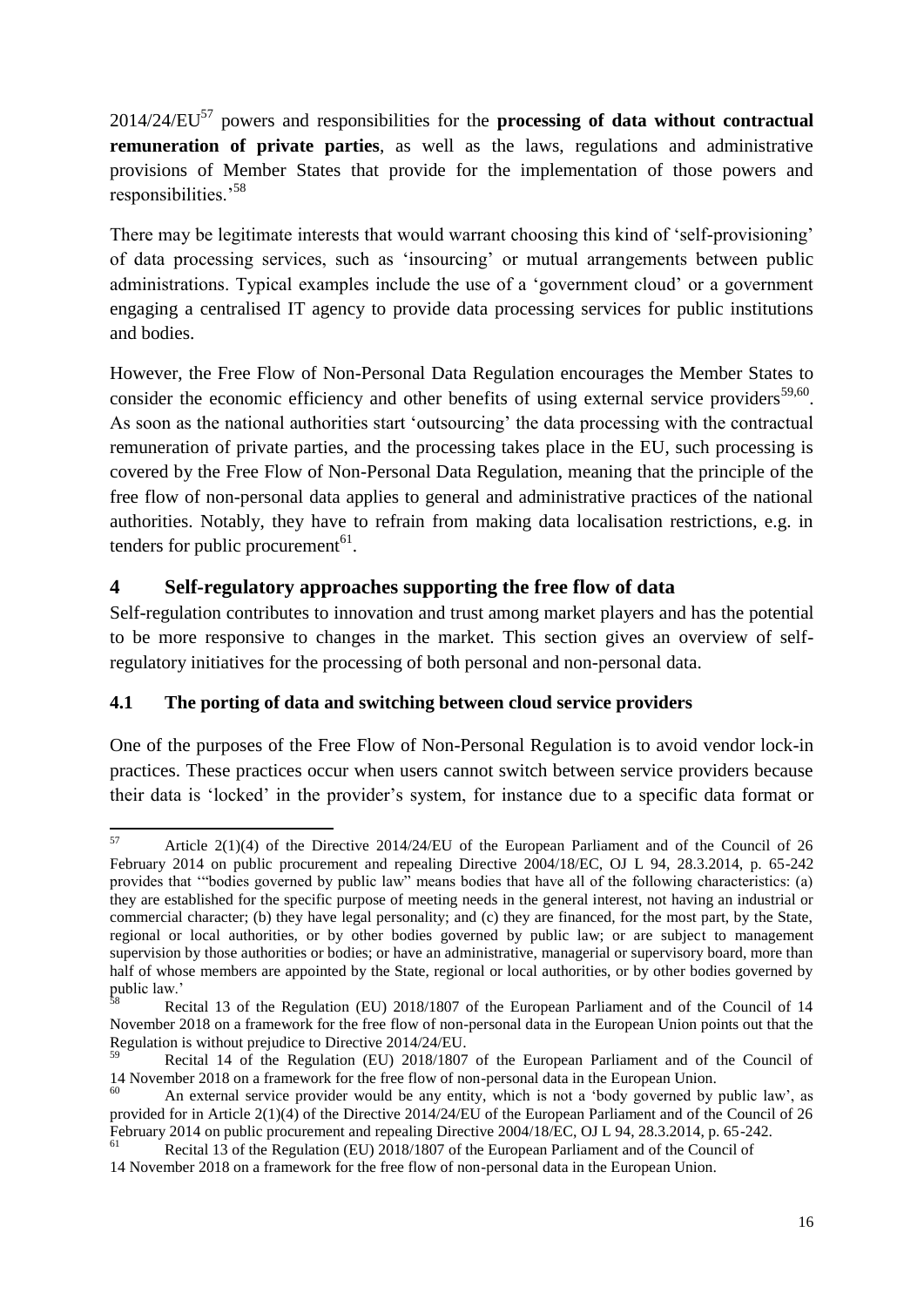contractual arrangements, and cannot be transferred outside of the vendor's IT system. Porting data without hindrance is important to allow users to choose freely between providers of data processing services and thus ensure effective competition in the market.

Data portability between businesses is becoming increasingly important across a wide range of digital industries including cloud services.

According to Article 6 of the Free Flow of Non-Personal Data Regulation, the Commission shall encourage and facilitate the development of self-regulatory codes of conduct at EU level ('codes of conduct') in order to contribute to a competitive data economy. It provides a basis for the industry to develop self-regulatory codes of conduct on the switching of service providers and the porting of data between different IT systems.

A number of aspects should be taken into account when developing such codes of conduct on the porting of data, notably:

- **best practices** for facilitating the switching of service providers and the porting of data in a structured, commonly used and machine-readable format;
- **minimum information requirements** to ensure that the professional users, before a contract is concluded, are provided with sufficiently detailed and clear information about the processes, technical requirements, timeframes and charges that apply in case a professional user wants to switch to another service provider or the porting of data back to its own IT systems;
- **approaches to certification schemes** for better comparability of cloud services; and
- **communication roadmaps** to raise awareness of the codes of conduct.

In the cloud services market, the Commission has started to facilitate the work of the Digital Single Market (DSM) cloud stakeholder working groups, which brings together cloud experts and professional users, including small and medium-sized enterprises. At this stage, one subgroup is developing self-regulatory codes of conduct on the porting of data and switching between cloud service providers (SWIPO working group), <sup>62</sup> and another sub-group working on developing cloud security certification (CSPCERT working group) $^{63}$ .

The SWIPO working group is developing codes of conduct covering the whole spectrum of cloud services; Infrastructure as a Service (IaaS), Platform as a Service (PaaS) and Software as a Service (SaaS).

The Commission expects the different codes of conduct to be complemented by **model**  contractual clauses<sup>64</sup>. These will allow sufficient technical and legal specificity in the practical implementation and application of the codes of conduct, which will be of particular importance for small and medium-sized enterprises. The drafting of the model contractual

<sup>62</sup>  $^{62}$  The Cloud Switching and Porting Data Working Group

<sup>&</sup>lt;sup>63</sup> The European Cloud Service Provider Certification Working Group. See also Section 4.3.<br><sup>64</sup> See Besitel <sup>20</sup> of the Besulation (EU) 2018/1807 of the European Besliement and of the

<sup>64</sup> See Recital 30 of the Regulation (EU) 2018/1807 of the European Parliament and of the Council of 14 November 2018 on a framework for the free flow of non-personal data in the European Union.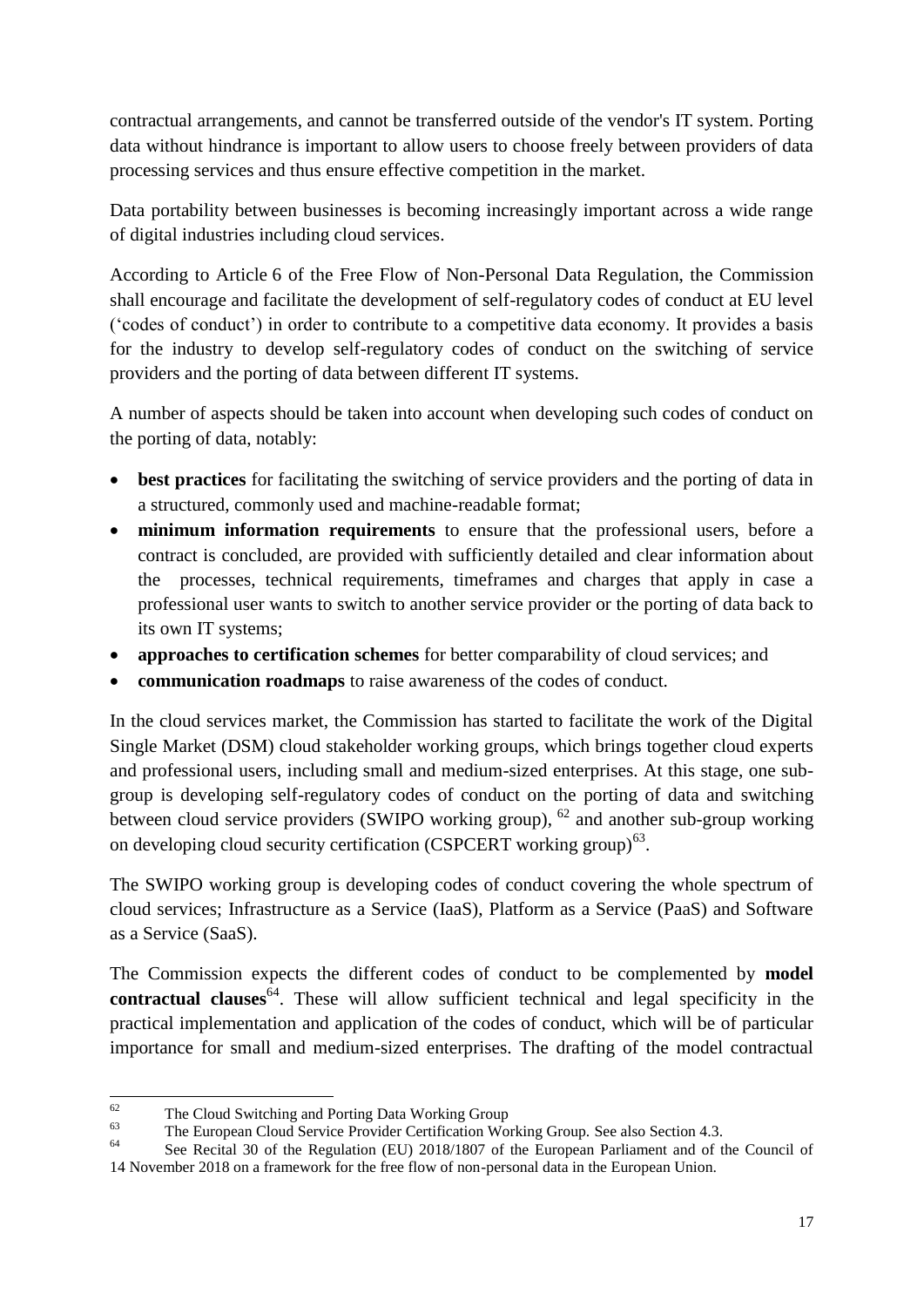clauses is planned after the development of the codes of conduct (which should be done by 29 November 2019).

In line with Article 8 of the Free Flow of Non-Personal Data Regulation, the Commission will evaluate the implementation of the Regulation by 29 November 2022. This will make it possible to assess: (i) the impact on the free flow of data in Europe; (ii) the application of the Regulation, especially to mixed datasets; (iii) the extent to which the Member States have effectively repealed existing unjustified data localisation restrictions; and (iv) the market effectiveness of codes of conduct in the area of porting of data and switching between cloud service providers.

#### <span id="page-18-0"></span>The notion of portability and the interaction with the General Data Protection Regulation

Both Regulations<sup>65</sup> refer to data portability and the aim to make it easier to port data from one IT environment to another one, i.e. either to another provider's systems or to on-site systems. This prevents vendor lock-in and fosters competition between service providers. However, the Regulations differ in their approach to portability when it comes to the relationship between the targeted interest groups and the legal nature of the provisions.

The right to portability of personal data under Article 20 of the General Data Protection Regulation focuses on the relationship between the data subject and the controller. It concerns the right of the data subject to receive personal data which he or she has provided to the controller, in a structured, commonly used and machine-readable format, and to transmit those data to another controller or to their own storage capacities without hindrance from the controller to which the personal data have been provided<sup>66</sup>. Typically, the data subjects in this relationship are consumers of various online services that wish to switch between these service providers.

Article 6 of the Free Flow of Non-Personal Data Regulation does not provide for a right for professional users to port data, but has a self-regulatory approach, with voluntary codes of conduct for the industry. At the same time, it targets a situation where a professional user has outsourced the processing of its data to a third party offering a data processing service<sup>67</sup>. In accordance with Article 3(8) of the Free Flow of Non-Personal Data Regulation, a 'professional user' can include 'both natural and legal persons, including public authorities or

<sup>65</sup> <sup>65</sup> Article 6 of the Regulation (EU) 2018/1807 of the European Parliament and of the Council of 14 November 2018 on a framework for the free flow of non-personal data in the European Union and Article 20 of the Regulation (EU) 2016/679 of the European Parliament and of the Council of 27 April 2016 on the protection of natural persons with regard to the processing of personal data and on the free movement of such data, and repealing Directive 95/46/EC (General Data Protection Regulation).

<sup>66</sup> See Article 29 Working Party: *Guidelines on the right to data portability*. WP 242 rev.01, adopted on 13 December 2016 as last revised and adopted on 5 April 2017.

Recital 29 of the Regulation (EU) 2018/1807 of the European Parliament and of the Council of 14 November 2018 on a framework for the free flow of non-personal data in the European Union states: *'*Whereas individual consumers benefit from existing Union law [i.e. General Data Protection Regulation], the ability to switch between service providers is not facilitated for those users who act in the course of their business or professional activities.'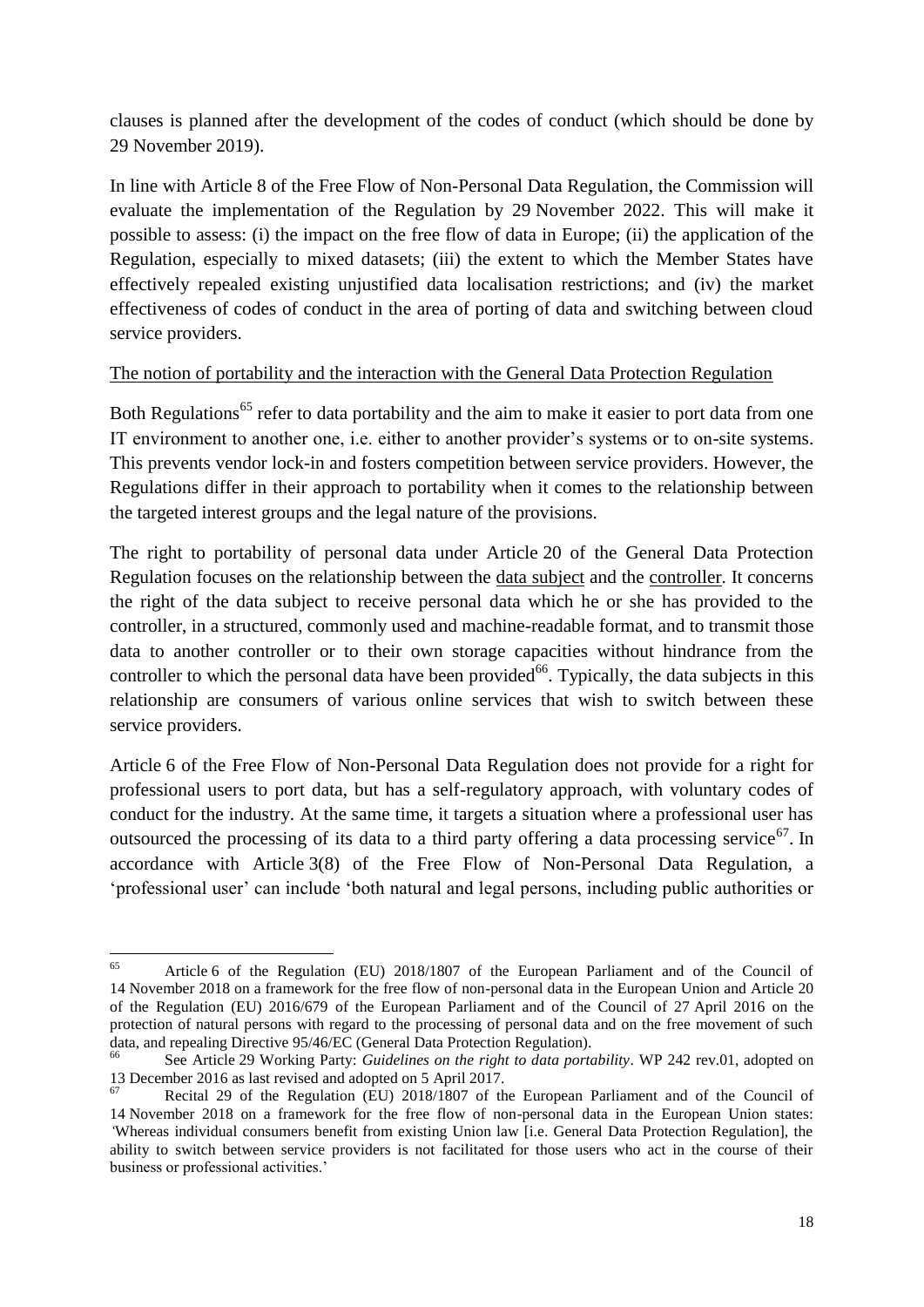bodies governed by public law, using or requesting a data processing service for purposes related to their trade, business, craft, profession or task.'

In practice, the portability under Article 6 of the Free Flow of Non-Personal Data Regulation concerns business-to-business interactions between a professional user (which may in cases that include processing of personal data qualify as 'controller' in accordance with the General Data Protection Regulation) and a service provider (similarly, to be qualified in some cases as 'processor').

Despite the differences, situations may arise where the porting of data would be covered by both the Free Flow of Non-Personal Data Regulation and the General Data Protection Regulation in relation to mixed datasets.

#### **Example:**

A business using a cloud service decides to switch its cloud service provider and to port all the data to a new provider. The switching of the service provider and porting of the data is covered in the contract between the customer and the cloud service provider. If the old cloud service provider adheres to the codes of conduct developed under the Free Flow of Non-Personal Data Regulation, the porting of data has to take place in compliance with requirements specified therein.

If the personal data are also part of the ported datasets, the porting needs to comply with all the relevant provisions of the General Data Protection Regulation, in particular ensuring that the new cloud service provider complies with the applicable requirements, such as security<sup>68</sup>.

### **Example:**

In a case where a bank decides on changing its customer relationship management (CRM) provider, it is possible that some (personal and non-personal) data must be migrated from the old provider to the new one. This data will then be subject to different regulatory requirements, some stemming from the General Data Protection Regulation and other from the Free Flow of Non-Personal Data Regulation.

### <span id="page-19-0"></span>**4.2 Codes of conduct and certification schemes on personal data protection**

Codes of conduct and certification schemes may by be used to demonstrate compliance with the obligations under the General Data Protection Regulation (see Articles 24(3) and 28(5)).

In accordance with Article 40(1) and 42(1) of the General Data Protection Regulation, the Member States, the supervisory authorities, the European Data Protection Board and the

<sup>68</sup> <sup>68</sup> See Article 29 Working Party: *Opinion 05/2012 on Cloud Computing* adopted 1 July 2012, WP196, which further specifies the position and obligations of cloud users and cloud service providers in relation to processing of personal data.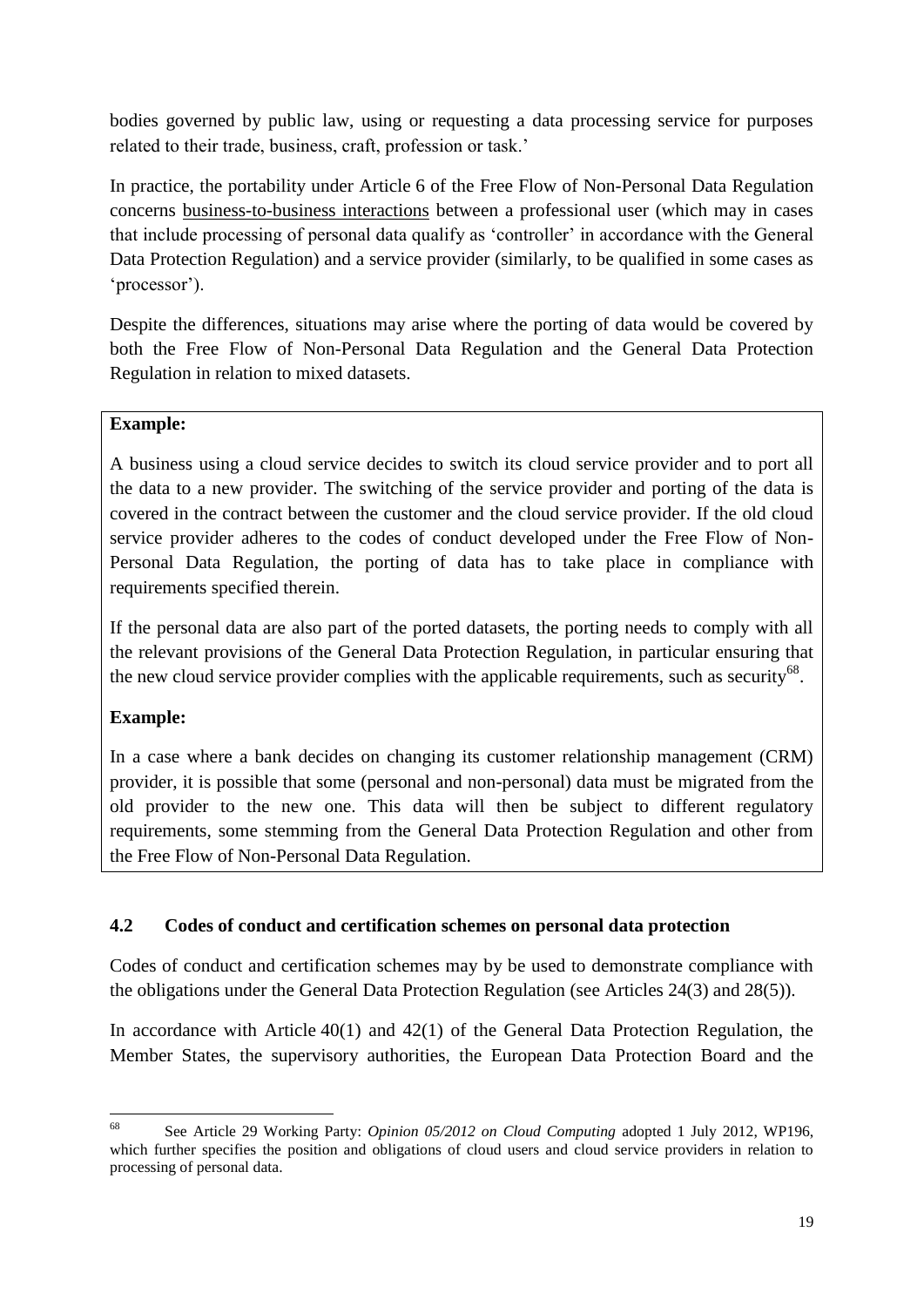Commission should encourage the industry to develop codes of conduct and to establish data protection certification mechanisms.

Associations or other bodies representing a specific category of controllers or processors, may prepare a code of conduct for the specific sector. A draft of the code needs to be submitted to the respective competent supervisory authority for approval<sup>69</sup>. If the draft code of conduct relates to processing activities in several Member States, the supervisory authority must submit it to the European Data Protection Board before approving it. The Board will then give its opinion on whether the draft code complies with the General Data Protection Regulation.

The European Data Protection Board published its Guidelines 1/2019 on Codes of Conduct and Monitoring Bodies under the General Data Protection Regulation<sup>70</sup>. The guidelines include information on drawing up codes of conduct, criteria for their approval and other useful information. Similarly, the European Data Protection Board's Guidelines 1/2018 on certification and identifying certification criteria in accordance with Articles 42 and 43 of the General Data Protection Regulation provide information on certification under this Regulation and the development and approval of certification criteria<sup>71</sup>.

#### **Examples of codes of conduct developed by the cloud industry:**

**The EU Cloud Code of Conduct**, whose development was facilitated by the Commission, was drafted in collaboration with the Cloud Select Industry Group (C-SIG) on the basis of the Data Protection Directive<sup>72</sup> and subsequently the General Data Protection Regulation. The EU Cloud Code of Conduct covers the full spectrum of cloud services — Software as a Service (SaaS), Platform as a Service (PaaS) and Infrastructure as a Service  $(IaaS)^{73}$ .

**The Code of Conduct of the Cloud Infrastructure Services Providers in Europe (CISPE)**<sup>74</sup> focuses on IaaS providers. The CISPE Code of Conduct consists of requirements concerning the IaaS providers acting as data processors under the General Data Protection Regulation. It also sets out provisions on the governance structure for the implementation and application of the code.

<sup>69</sup> See Articles 40(5) and 55 of the Regulation (EU) 2016/679 of the European Parliament and of the Council of 27 April 2016 on the protection of natural persons with regard to the processing of personal data and on the free movement of such data, and repealing Directive 95/46/EC (General Data Protection Regulation).

<sup>70</sup> European Data Protection Board: *Guidelines 1/2019 on Codes of Conduct and Monitoring Bodies under Regulation 2016/679*, adopted on 12 February 2019, version for public consultation, available online at: [https://edpb.europa.eu/our-work-tools/our-documents/guidelines/guidelines-12019-codes-conduct-and-](https://edpb.europa.eu/our-work-tools/our-documents/guidelines/guidelines-12019-codes-conduct-and-monitoring-bodies-under_en) $\frac{1}{71}$  monitoring-bodies-under en

<sup>71</sup> European Data Protection Board: *Guidelines 1/2018 on certification and identifying certification criteria in accordance with Articles 42 and 43 of the Regulation 2016/679*, adopted on 23 January 2019, available online at: [https://edpb.europa.eu/our-work-tools/our-documents/guidelines/guidelines-12018](https://edpb.europa.eu/our-work-tools/our-documents/guidelines/guidelines-12018-certification-and-identifying-certification_en) [certification-and-identifying-certification\\_en](https://edpb.europa.eu/our-work-tools/our-documents/guidelines/guidelines-12018-certification-and-identifying-certification_en) 

Directive 95/46/EC of the European Parliament and of the Council of 24 October 1995 on the protection of individuals with regard to processing of personal data and on the free movement of such data (date of end of validity: 24 May 2018).

 $^{73}$  For more information on the EU Cloud Code of Conduct see:  $\frac{https://eucoc.cloud/en/home.html}{https://eucoc.cloud/en/home.html}$ 

<sup>74</sup> For more information on CISPE Code of Conduct see:<https://cispe.cloud/code-of-conduct/>